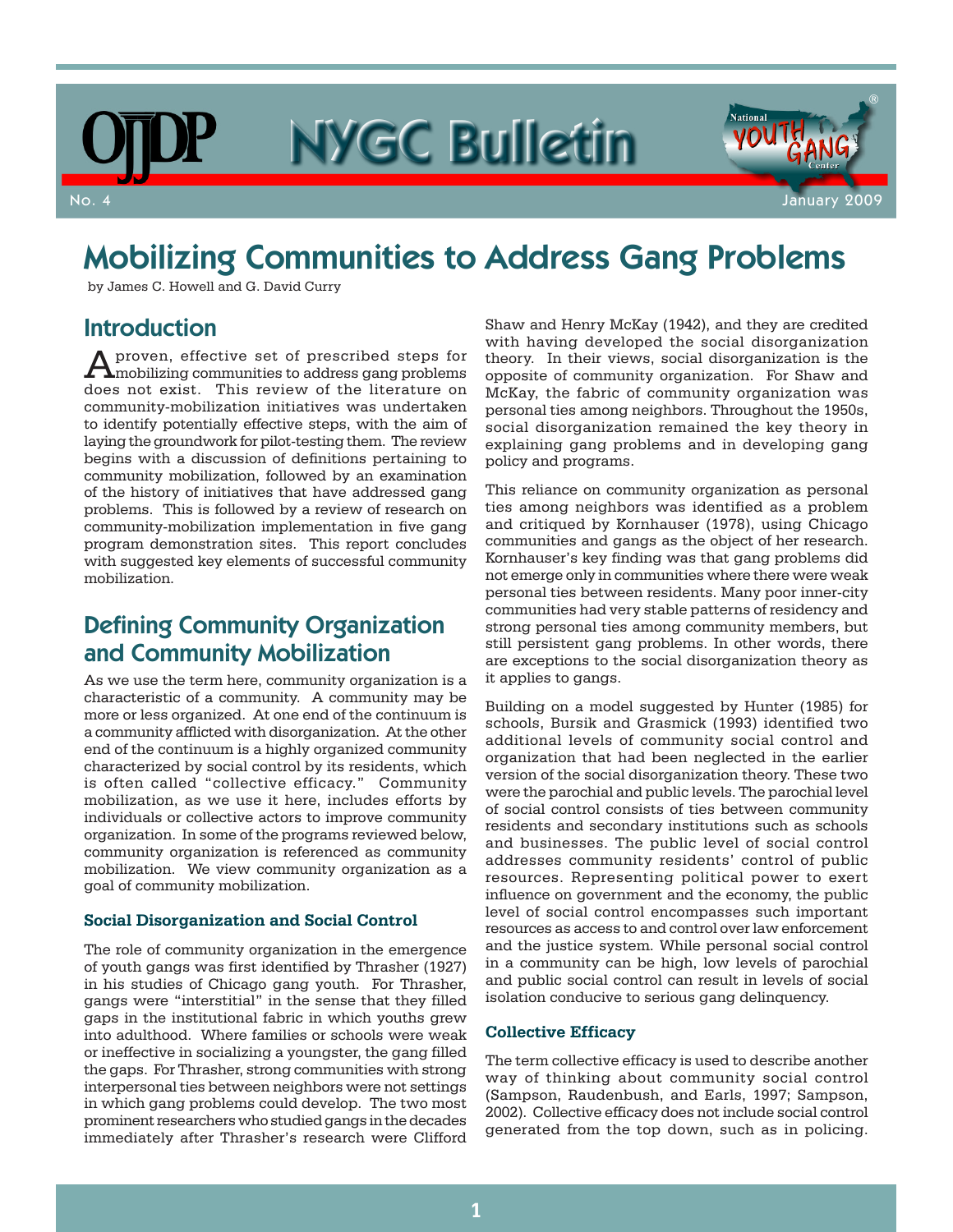Instead, collective efficacy is informal social control. On one hand is a resident's willingness to engage in activity that is of benefit to the community or neighborhoods. On the other hand is a resident's confidence and trust that a neighbor will demonstrate the same commitment to community order. Actions could range from breaking up fights between children to resisting cuts in public services or encroachments on neighborhood stability. According to Sampson and his coauthors (1997, p. 919), "The willingness of local residents to intervene for the common good depends in large part on conditions of mutual trust and solidarity among neighbors. Indeed, one is unlikely to intervene in a neighborhood context in which the rules are unclear and people mistrust or fear one another." Correlates of collective efficacy range from individual perceptions and characteristics to neighborhood-level measures of ethnic segregation and poverty.

Sampson and his coauthors hypothesized a relationship between collective efficacy and community levels of violence. In order to test their connection, they surveyed 8,782 residents of 343 neighborhoods in Chicago, Illinois. They measured collective efficacy at the individual respondent level with a ten-item scale. Five of the items dealt with the stated willingness of a resident to act to constrain neighborhood disruptions. The remaining items focused on the residents' beliefs that neighbors would act similarly. Violence was measured by three separate indicators: residents' self-reports of violent events in their neighborhoods, residents' self-reports of violent victimization, and official criminal justice data on homicides for each neighborhood. From their analyses, Sampson and his colleagues concluded that collective efficacy was negatively associated with violence when other individual and neighborhood factors were statistically controlled. They also found that relationships between poverty and residential instability and violent crime were diminished by the presence of higher levels of collective efficacy.

## Community Mobilization Initiatives Against Gang Crime and Delinquency

Community mobilization as a response to gang crime has been around for some time. Examples date back to the first part of the twentieth century and continue through the first few years of the twenty-first century. Frederic Thrasher's (1927) research on Chicago gangs in the early decades of this century incorporated a community organization approach. Thrasher's work is part of what is now referred to as the Chicago School. Thrasher felt that authority for the community response had to be concentrated in one agency that could be held directly accountable to community residents. To be effective, local programs had to be based on timely and systematic social research. Services intended to prevent gang involvement had to be "integrated,"

whether such services were targeted at an individual child, a family, or a gang. In targeting all children in an at-risk area, programs ensured inclusion of the most delinquent youths whom Thrasher assumed were the least likely to be involved in programs. He also maintained that an effective response required community residents to be continuously informed and educated. Thrasher's ideas were never implemented or subjected to evaluation, but his contributions have guided subsequent community-mobilization responses to gang crime.

In the remainder of this section, we review a variety of community-mobilization initiatives that addressed gangs and similar social problems. Our aim is to identify lessons learned that might be applied in future communitymobilization efforts concerning youth gangs.

#### **A. The Chicago Area Project (1929–1962).**

Clifford Shaw and Henry McKay (1942) were younger contemporaries of Thrasher in the Chicago School. Shaw and McKay adapted Thrasher's ideas to research and programs. The Chicago Area Project (CAP) designated program target sectors that were labeled "delinquency areas" by Shaw and McKay (1972; Roberts, 1989). From these community assessments, the goals of the Chicago Area Project were to develop local community organizations to fill gaps in social control and to develop indigenous leadership and neighborhood organization (Klein, 1971, p. 44). The guiding theory was Shaw and McKay's concept of "social disorganization," discussed above, and they directed CAP implementation. The CAP approach required program activities to reflect an understanding of gangs and delinquency as part of the social ecology of neighborhoods. Neighborhood committees were formed in six selected Chicago communities identified as "delinquency areas." Each committee was empowered to choose its own director and to make decisions about responding to delinquency in its community. The staff of CAP served as community organizers and consultants for the neighborhood committees and assisted the committees in obtaining the resources needed to develop the responses and programs that the committee selected. CAP staff assisted the committees in establishing regular communication and interaction with criminal justice, school, and social service agency representatives. Assisting individual at-risk youths to complete educational goals and obtain employment were primary activities of the committees.

Formal and informal networks of community individuals and groups strengthened and supplemented by CAP efforts were the major program activity. Steven Schlossman and Maurice Sedlak (1983, pp. 449–462) offer in their history of the long-running CAP an overview of systematic and nonsystematic evaluations. One of the best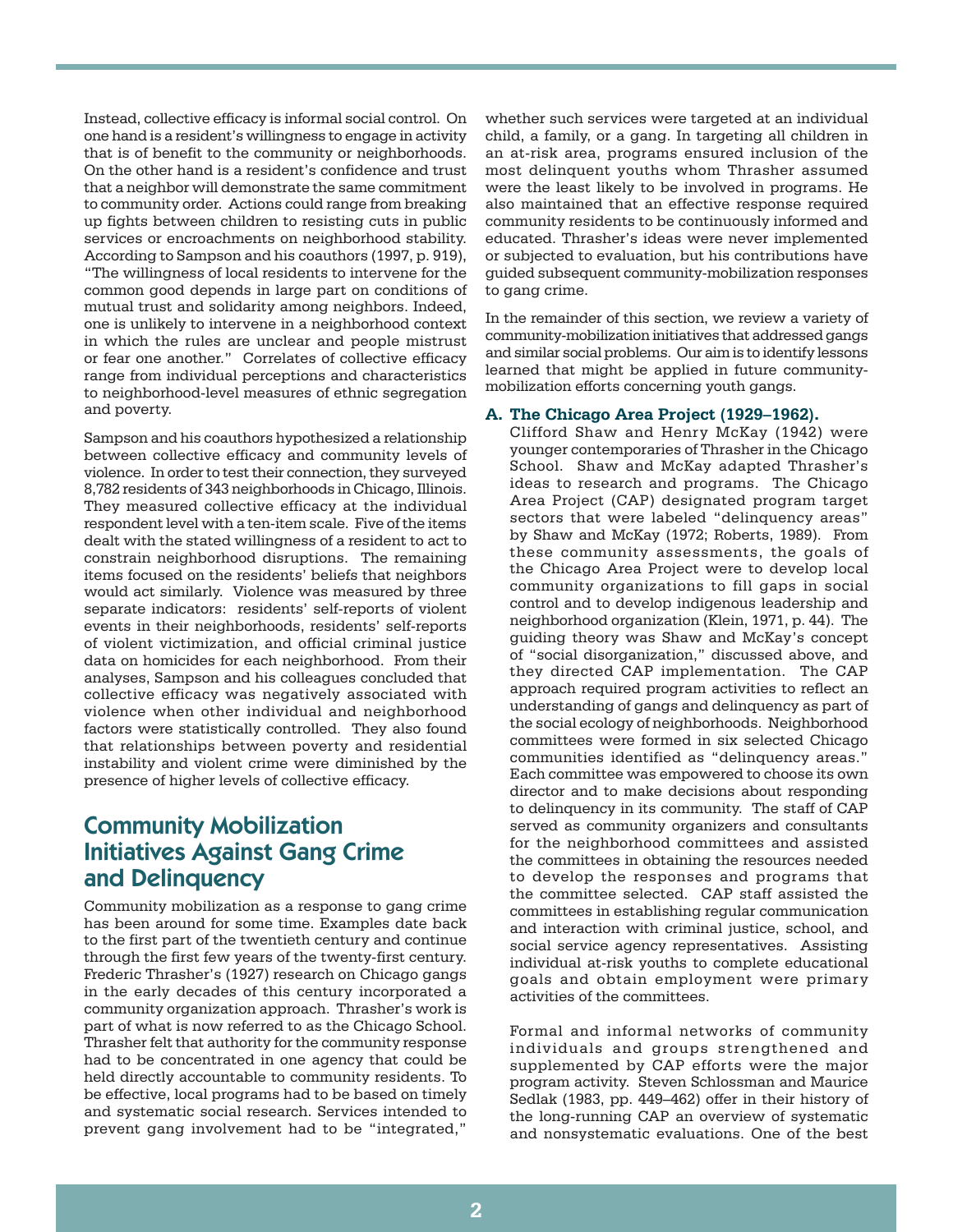known critiques of CAP is found in Saul Alinsky's Reveille for Radicals (1946). As a young CAP street worker, Alinsky decided that his assigned neighborhood committee was inadequate for the "real" needs of community residents, and he developed a more confrontational approach as an alternative kind of community response. In 1944, Clifford Shaw, who served as director and lead researcher of CAP, produced a statistical study that showed reductions in delinquency rates in at least one CAP target community. Schlossman and Sedlak (1983, pp. 456–57) noted that resultant criticism of his statistical methods and his interpretations of the social processes of community life led Shaw to shy away from subsequent efforts to support the success of CAP with conventional social science methodology. Schlossman and Sedlak (p. 459) concluded that, in terms of implementation, the program must be regarded as a success. In terms of reducing delinquency, measurement issues (not unknown in today's efforts to evaluate programs) surrounding the study of broad, systemic reforms like CAP virtually render impact evaluation conclusions impossible.

**B. Mobilization for Youth, New York City (1961–67).** The goals of the Mobilization for Youth (MFY) were to restructure the social organization of the Lower East Side of Manhattan through community participation and special programs to involve residents in expanded opportunities. A Lower East Side Neighborhood Association was formed to establish a series of neighborhood councils. The councils mobilized indigenous community groups and program activities in gang-related matters and enhanced residents' identification with the community. Originally funded by the National Institute of Mental Health, in 1962 the MFY was the recipient of an action grant from the President's Committee on Juvenile Delinquency and Youth Crime. Richard Cloward was the theoretical progenitor and briefly research director of MFY. Just as Shaw's "social disorganization" theory defined CAP, Cloward and Ohlin's (1960) "opportunity theory" shaped MFY. Opportunities provision and community service were primary goals in the context of community organization, along with the creation of "indigenous" institutions. At the heart of the institution-building process was the Lower East Side Association. The project was central to the War on Poverty and Great Society strategies of President Johnson's administration.

A youth service corps was established, first hiring unemployed youths and using many of them to teach younger children to read. Special programs focused on gang-involved youths, but delinquency prevention programs targeted all children in the community (Bibb, 1967). From community organizations that focused on mobilizing local resources, MFY grew into a social action movement challenging New

York City's government in confrontational strategies similar to those that Alinsky had advocated for CAP (Bursik and Grasmick, 1993, p. 168). Klein (1971, p. 44) reported that no specific evaluations of MFY programs were known to him. As with CAP, there is sufficient evidence (Bibb, 1967; Kahn, 1967; Bursik and Grasmick, 1993) that MFY was a success in terms of process evaluation outcomes in the development of the desired community organizations. There was no systematic evaluation of its impact on delinquency or gang involvement.

**C. Crisis Intervention Network, Philadelphia (1974–1987).** Philadelphia's Crisis Intervention Network (CIN) was primarily a community organization approach, but like CAP and MFY, CIN had components that reflected other strategic approaches and coexisted with a grassroots community organization, House of Umoja. With a street work and probation/parole unit, CIN represented a coalition of neighborhood-level community organizations. CIN was particularly unique for teaming civilians with police in neighborhood patrols, and gang workers patrolled hot spots in radio-dispatched cars, attempting to defuse potentially violent situations. According to Spergel (1995, p. 253), CIN was "a suppression or surveillance strategy . . . added to a social intervention or youth outreach approach within a community mobilization framework in which all key elements of the community, legitimate and illegitimate, joined to reduce the level of gang crime." The House of Umoja was an independent "shelter for at-risk youths" with an emphasis on building self-respect through an awareness of African-American culture and traditions.

The House of Umoja pioneered the utilization of gang summits and truces to reduce street violence. The umbrella also extended to parents' groups and other grassroots organizations. There is no systematic process evaluation of the project, and it was not based on any particular theory of gangs or delinquency. However, it remains worthy of attention because of the decline in gang-related homicides for Philadelphia in the 1970s—43 in 1973, 32 in 1974, 6 in 1975, and 1 in 1977 (Needle and Stapleton, 1983). In 1992, the Philadelphia Police Department reported that it did not maintain records on gang-related homicides and in 1994 did not officially recognize the presence of a gang crime problem. Without systematic evaluations, it is impossible to know what role gang-response programs played in the perceived decline of Philadelphia's gang problem.

#### **D. DHHS's Youth Gang Drug Prevention Program.**

The Omnibus Anti-Drug Abuse Act of 1988 (P.L. 100- 690) established the Youth Gang Drug Prevention Program in the Administration on Children, Youth, and Families (ACYF), within the U.S. Department of Health and Human Services (DHHS). When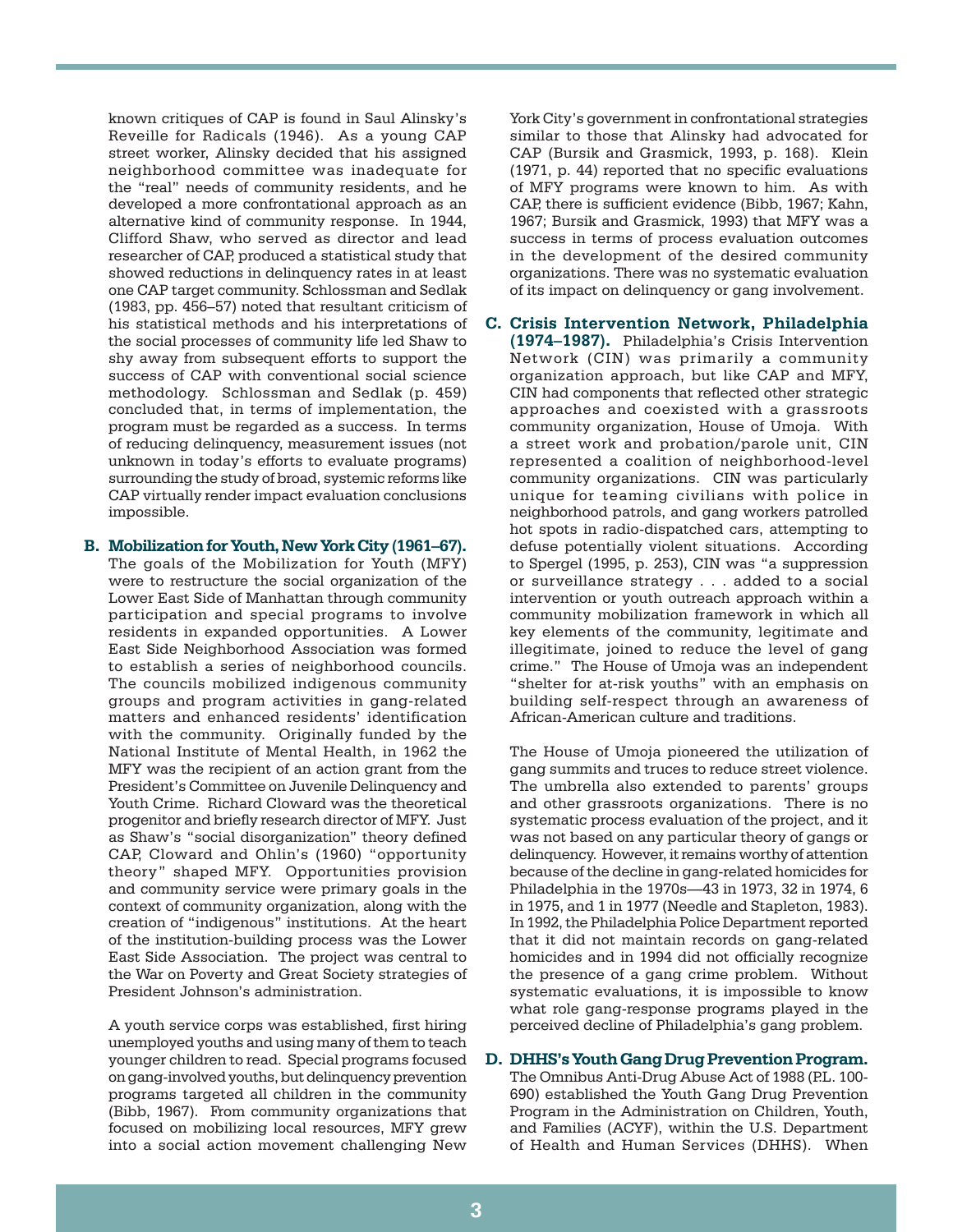applications for funding were solicited in 1989, priority and the largest portion of the funding were given to consortium projects. A communitybased consortium was defined as a formal partnership among at least three city, county, town, neighborhood, or other local-level organizations and/or individuals that had the capacity to generate sustained, collaborative communitywide commitment and support for strategies that address the issue of youth gangs. The organizations could involve voluntary agencies, law enforcement, local government, recreational agencies, youth organizations, businesses, churches, foundations, medical facilities, and colleges. Ultimately, all 16 of the consortium projects were funded for three years. In design, these programs constituted a federally initiated, coordinated, and monitored commitment to community organization and strategic responses to gang crime problems. This commitment was on a scale that was historically without precedent. Nine more consortium projects were funded in 1992 with a total of \$5.9 million, each for a period of five years at up to \$750,000 per year.

The national evaluation of the Youth Gang Drug Prevention consortiums (Cohen et al., 1995; Williams et al., 2002) concluded that while local programs were generally effective in reducing delinquency and drug use among youth participants, the programs were not successful in preventing or reducing gang involvement.

**E. A Community-University Model for Gang Intervention and Delinquency Prevention in Small Cities.** Few accounts of specific community mobilizations against gangs have been published. During the early 1980s, Racine, Wisconsin, recreational staff noticed gang emergence (Takata and Tyler, 1994). Others were skeptical. To no avail, the recreational staff conveyed their concern to city officials and community leaders. Then, some one hundred citizens signed a petition calling on the mayor to form a task force to evaluate the apparent gang problem and devise solutions. The task force commissioned a University of Wisconsin research group to conduct assessment of the local gang situation. The research group was to assist the task force in developing solutions and gangrelated policies. University students were involved in all phases of the research project. Among other measures, student and community surveys were used to obtain data on perceptions relating to youth gang activities from representative samples of more than 1,000 respondents. "This descriptive study was an important first step in learning how to effectively and efficiently deal with the problem of youth gangs" (p. 29).

The gang assessment led to formation of a Community-University Model for Gang Intervention and Delinquency Prevention in Small Cities (Takata

and Tyler, 1994; Takata and Zevitz, 1987, 1990.) This team model consists of five major steps that communities experiencing emerging gang problems can take:

- A genuine commitment to youth. This can be demonstrated by working directly with youth, developing an understanding of their problems and concerns, building trust, and empowering<br>them to solve problems. The team must them to solve problems. demonstrate a commitment to resolving local issues (e.g., the need for recreational facilities in minority neighborhoods) and develop a thorough understanding of the city's social, political, and economic context, especially race and ethnic relations. In all likelihood, a catalyzing event will occur, if it has not already, that forces recognition of the gang problem.
- Gang problem assessment. The team will need to investigate, observe, and document the developing gang problem while learning from neighboring jurisdictions through the exchange of information. The task force should identify a local college, university, or other community resource that can study the local gang problem. This study would provide the documentation necessary to secure external funding for programs the task force identifies.
- Initial networking. A task force should be formed to collaborate on possible solutions. Its work includes organizing community meetings and neighborhood hearings to identify solutions and develop a collaborative response to gangs. The task force should be alert to politicization of its work by opposition parties.
- Time-out. In this stage, the task force should publish and disseminate research findings, expand its network via conferences and other communication outlets, identify funding sources, establish political foundations for funding, and prepare grant/contract applications for funding.
- Development of new programs. The final stage is program development and implementation. Initial funding might be sought to implement one or two of the task force's recommendations (e.g., community collaboration.) The overall plan should include long-term goals and a master plan. New programs should be implemented through continued collaborative efforts. Research and program development would continue during the implementation of the program.

This community-university model is a very practical approach for smaller cities and towns with limited resources for addressing gang problems, and it also can be adapted for larger cities.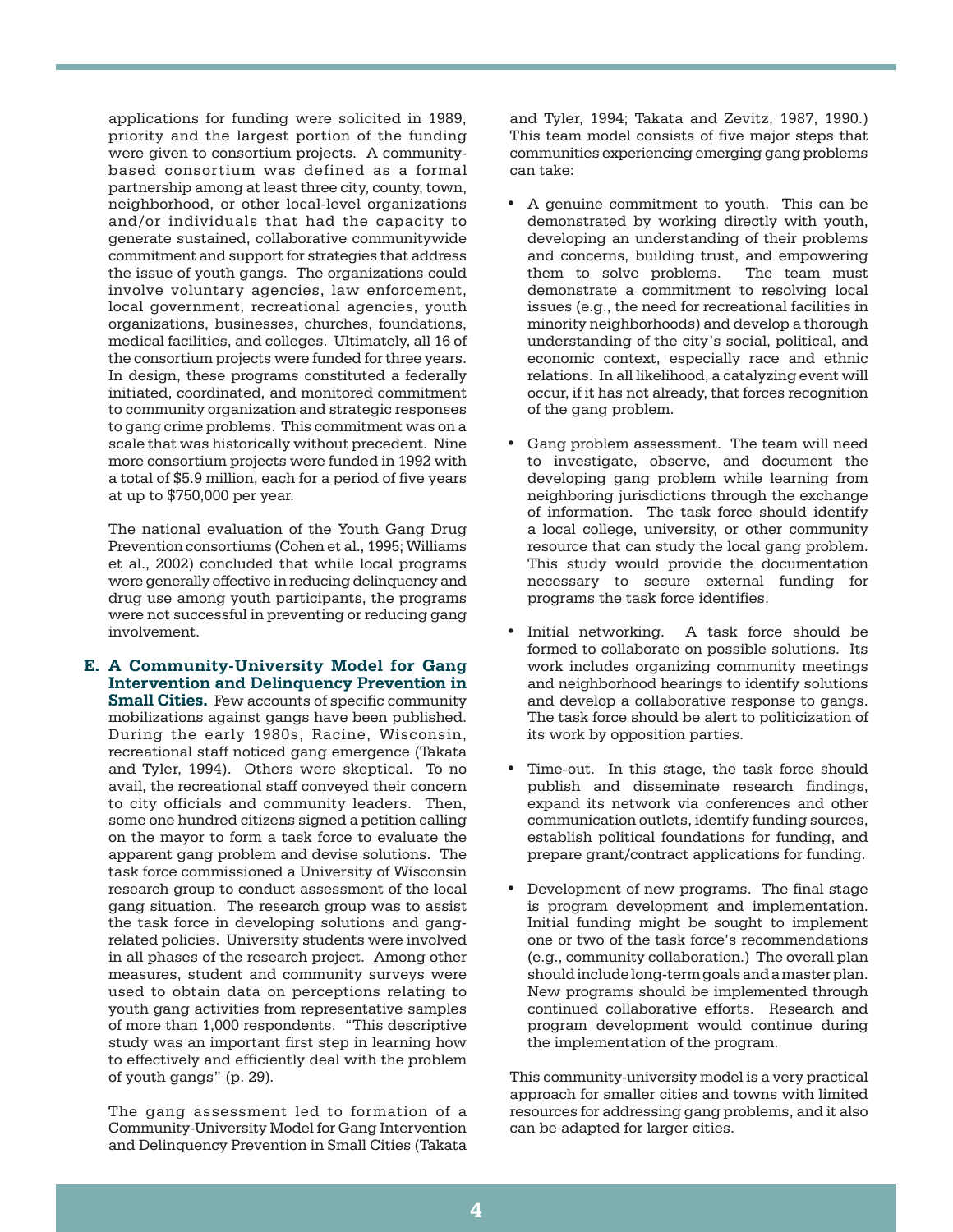**F. MAD DADS.** MAD DADS, Inc. (Men Against Destruction—Defending Against Drugs and Social Disorder) was formed in May 1989 by a group of concerned Omaha, Nebraska, parents who were fed up with gang violence and the uninterrupted flow of illegal drugs into their community. Omaha, Nebraska, resident John Foster's college-age son had been beaten to death by a group of local gang members. He asked an Omaha resident and businessman (Eddie Staton) to help him organize a group of black men to address the spread of gang violence in north Omaha. These gentlemen were joined by Bishop Robert Tyler, and the three of them led a group of 18 men in the city that formed MAD DADS, a nonprofit organization. MAD DADS is also a Christian organization, attracting missionary-minded volunteers. The activist MAD DADS members are uniformed in black-and-green polo shirts and matching baseball caps. They "present themselves as positive role models and concerned loving parents who are a visible presence in local neighborhoods, against the negative forces destroying children, families, neighborhoods, cities, and ultimately our country."

MAD DADS sponsors several activities that are designed to promote and demonstrate positive images of fathers in the process of engaging and protecting community youth and families. The following activities serve as a model for newly forming chapters across the country:

- • Neighborhood street patrols within troubled areas. These neighborhood street patrols are the signature program for the organization. The goal is to assess community needs; report crime, drug sales, and other destructive activities to the proper authorities; and take other actions, such as painting over gang graffiti, while challenging and changing inappropriate behavior.
- • Positive community activities for youth, such as block parties, rallies, night parades, and car shows. These include providing chaperones at community events; serving as surrogate fathers for youth at nontraditional times and locations; and visiting local jails and prisons to counsel, encourage, and prepare former inmates to return to their respective neighborhoods, accountable to the community in which they will live.
- • Violence reduction programs. "SANKOFA" is a nontraditional, 13-week rites-of-passage program designed specifically for African-American boys and young men aged 6–25.

The following are MAD DADS Street Patrol Guidelines:

• The purpose of the MAD DADS street patrols is to provide a visible, positive presence of community fathers as role models within neighborhoods to maintain a safe and healthy community environment.

- Our goal is not to intimidate nor provoke anyone but to be firm in our commitment to protect our community.
- • Upon request, we will be visible at community gatherings.
- • We will assist any member of the community, especially the elderly or youth who are victimized, coerced, or threatened by the criminal element.
- We will expose any known drug dealer or crack house to the proper authorities, but under no circumstances will we undertake the responsibility of the police.
- We will be identified by wearing our MAD DADS uniforms and hats. Black, green, and white will be our colors.
- • We will be well organized and trained before entering into any area that is heavily infested with criminal activity.
- • All MAD DADS will follow the code of conduct without question. Members must agree to follow local and national leadership.

MAD DADS members are often actively involved in community service projects including:

- Counseling youths on the streets and showing a genuine interest in them; teaching them by example to become responsible adults.
- Tutoring and assisting youth in obtaining job training and employment, while providing information and referral services to communitybased organizations and groups.
- Working with law enforcement agencies to make communities and neighborhoods safer.
- Showing parental concern in the community by offering hope and a visual resistance to elements of social disorder in the community.
- • Developing community-service projects that address negative perceptions of youths.

In 1999, the Omaha chapter started a special division called the "G Crew," made up entirely of former gang members (Schimke, 1999). In Chicago, MAD DADS has sponsored demonstrations in support of public policies aimed at helping kids avoid gang involvement. The Minneapolis–St. Paul organization gathers on Saturday nights, prays, and then travels to troubled areas in the neighborhood to interact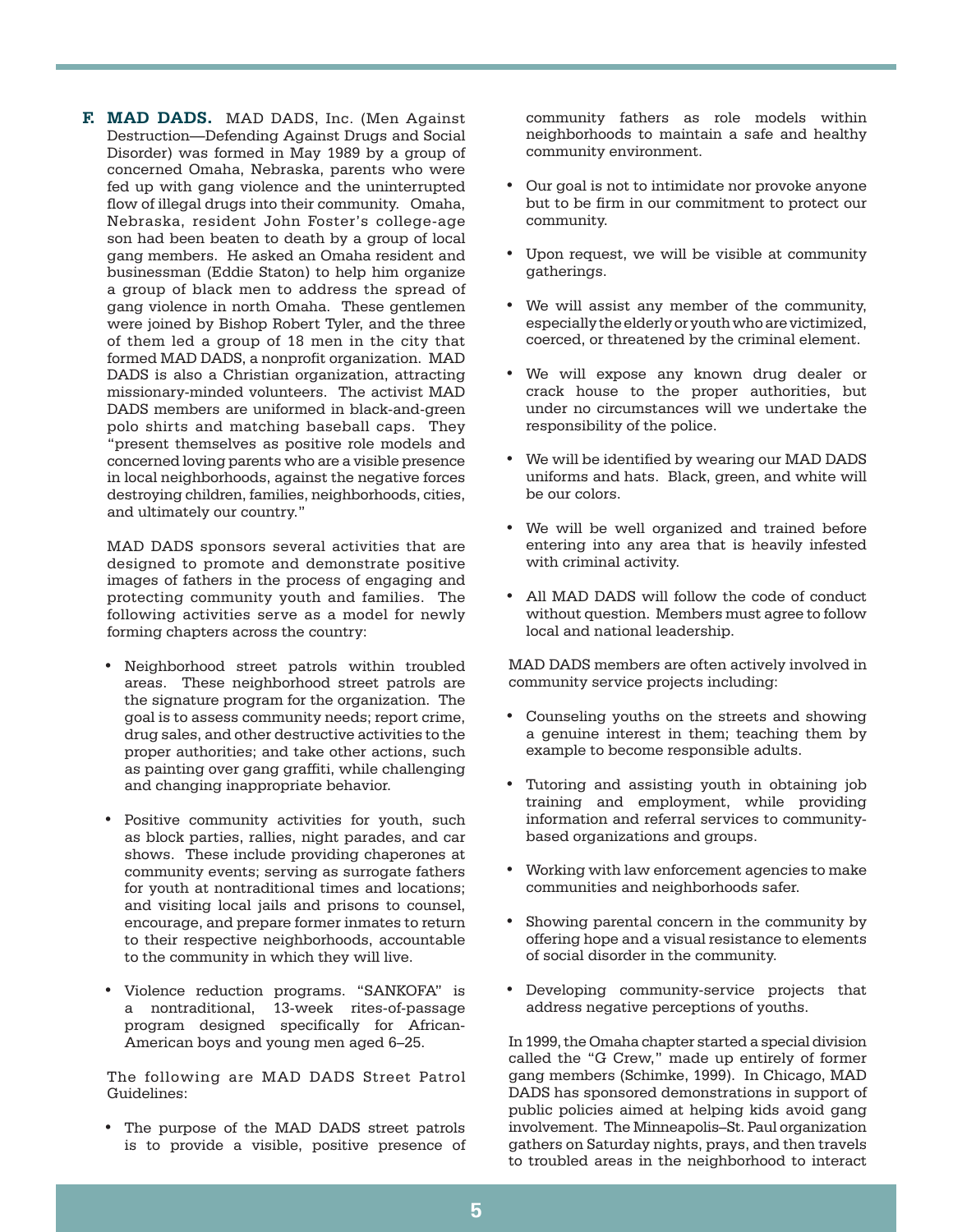with youths and residents until almost midnight. Members are always well-stocked with information about employment opportunities and job training. President George H. W. Bush named the group as one of his Thousand Points of Light. In 1994, President Clinton presented MAD DADS with a prestigious award for its volunteer efforts.

**G. Alliance of Concerned Men.** Another example of gang-community mobilization was spearheaded by the Alliance of Concerned Men (ACM) in Washington, DC. This group came together in 1991, five men who had known each other since high school days at Eastern High School in Washington, DC. Some were in business, some had prior brushes with the law, some had abused substances, and some had prior gang affiliations. But they all had strong roots in the community. One of the motivating factors in the formation of the Alliance was the shooting death of a son of one of the members. The question of what they might do to help prevent another such tragic event began to intrude into the gentlemen's after-hours sports conversations, and they finally formalized their group as a community organization—ACM. The Alliance undertook two key self-help community initiatives that established its credibility and community presence. First, it began the "Going Legal" program to help kids get licenses, deal with outstanding warrants, and learn how to access legal systems. Second, the Alliance initiated a "Counseling by Walking" program that took ACM members into the community to walk with youngsters, talk and put an arm around their shoulders, and give them hugs—which startled them at first but became things that they grew to expect.

The Alliance then took on its biggest challenge: to see whether ACM could put an end to the loss of human lives in Benning Terrace in southeast Washington, DC. In this neighborhood, nearly 60 kids had been killed in a five-block radius over a two-year period—for no discernible reason other than revenge. The blatant execution of a 12-year-old in 1997 was the last straw for ACM.

ACM members carried out grassroots intervention in intergang conflicts and successfully negotiated a truce. ACM then established a violence free zone in the Benning Terrace public housing project with assistance from the District of Columbia Housing Authority. The permanence of the gang truce was buttressed by job opportunities the District of Columbia Housing Authority provided for gang members, such as refurbishing the neighborhood, removing graffiti, and landscaping. In February 2004, residents celebrated the seventh anniversary of the Benning Terrace Truce.

An evaluation of ACM's Benning Terrace Initiative (National Center for Neighborhood Enterprise, 1999) identified two themes that best describe what had taken place in Benning Terrace: "transformation" and "familialism." ACM stimulated "transformation of the community, the neighbors, the youth participants and their families, and the change agents, and a transformation in patterns of crime in the community" (p. 124). The familialism concept refers to maintenance of solidarity and transmission of strong family ties that are characteristic of African-American families (Hill, 1997).

In 1997, the National Center for Neighborhood Enterprise convened leaders of five effective neighborhood-based youth crime intervention initiatives and distilled from discussions the keys to their success. These key elements fall into two categories: the agent of intervention and the method of intervention (National Center for Neighborhood Enterprise, 1999, pp. 56–62).

**Alliance of Concerned Men—Effective Intervention Agents:** Members reside in the neighborhoods they serve. They have first-hand knowledge of both the community problems and resources, and they have a personal stake in the success of the solutions they suggest. As a result of residing in the neighborhood, they are available 7 days a week, 24 hours a day, which is very important. Effective intervention agents possess the following:

- Either have experience with gang activity or have themselves experienced redirection to positive activity. Effective intervention agents are often former gang members or have otherwise made the transition from problem behavior to positive, responsible, and productive lifestyles.
- Are role models who "walk their talk." They "are living examples of the principles they promote, and their daily lives are the embodiment of their transforming message—visible proof that victory is possible" (p. 56).
- Have made a long-term commitment to salvaging the lives of young people. Effective intervention agents often have made unusual personal sacrifices to help others.
- Are often empowered by faith. Many of them contend that it was faith that gave them the power to go into life-threatening situations without fear and that such fearlessness served to protect them from harm.
- Know no boundaries of race and income level. Effective intervention agents are committed to helping all youths, regardless of their races and income levels.
- Are united in a common effort to salvage young lives. Neighborhood leaders do not abide the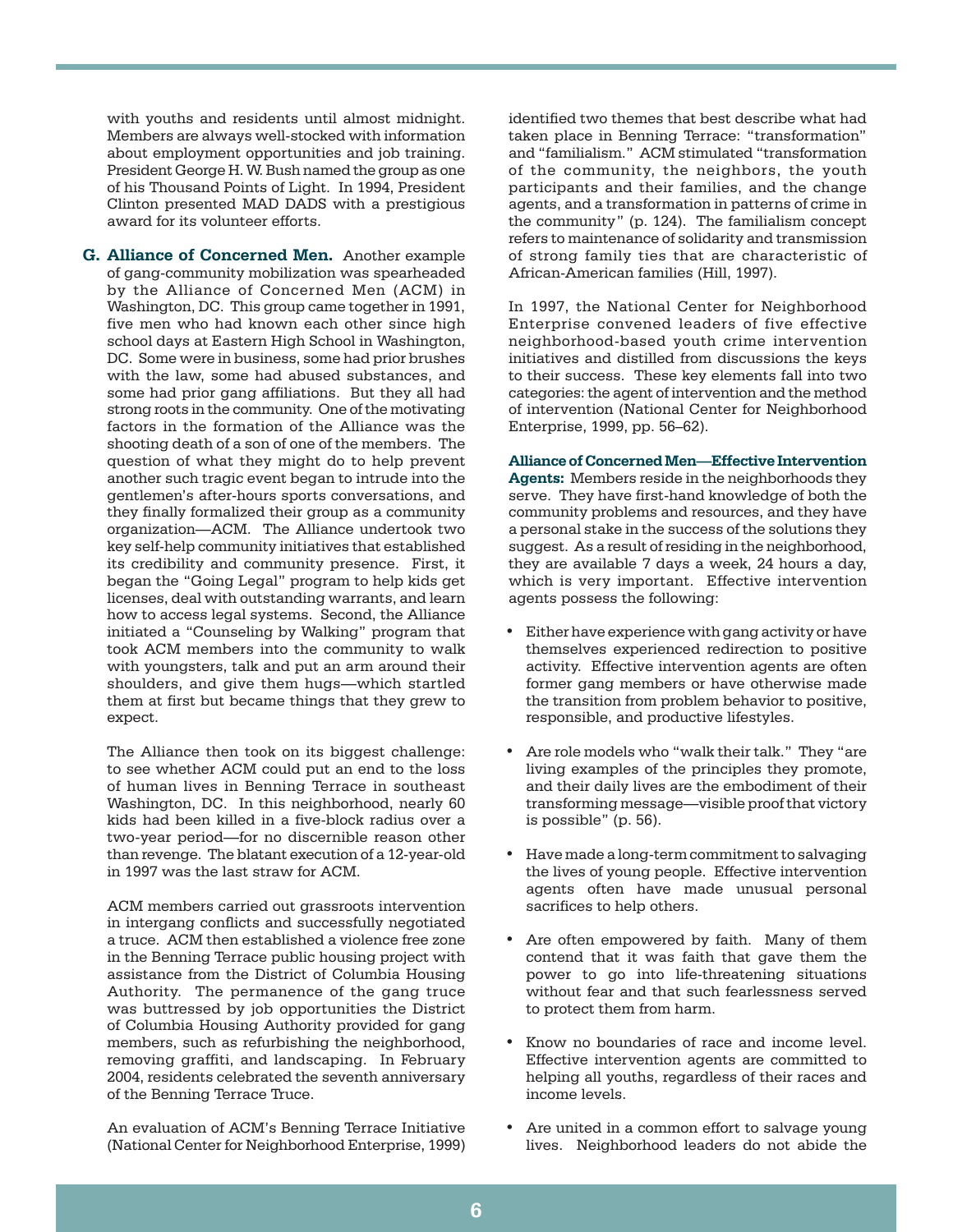pettiness of competition and are eager to share ideas and strategies with others. They sincerely celebrate one another's victories.

• Exemplify integrity. Effective intervention agents make an unconditional commitment to help youths. The consistency in their standards is recognized and appreciated by street-wise youths.

Effective intervention methods include:

- • Continuous outreach to the community, while identifying and working with established youth leaders. This often takes an inordinate amount of time, patience, and proof of commitment.
- • Careful listening to youths in the community. Effective intervention begins with understanding their views of problems and their ideas for solutions. "The youths who speak the loudest or those who are most visible are not always the ones who are 'calling the shots'" (p. 58).
- • Reciprocity by young people for support and assistance they receive. Community service projects are a good example: graffiti removal, neighborhood cleanup, and landscaping.
- • Providing immediate recognition and rewards to young people who respond in positive ways. In addition to personal recognition, dinners are relatively easy to arrange and can help produce community cohesion.
- • Providing opportunities for "backsliders" to regain footing. This principle applies to youths and adult community stakeholders alike. Most persons embrace change at an uneven pace.
- • Encouraging codes of conduct and standards of behavior that should emerge from the young people. These should be explicit, written, and circulated. Examples include no swearing and no weapons.
- Establishing a forum in which youths can practice conflict resolution and come to a nonviolent agreement.
- • Integrating project youths into outreach to other young people as mentors, role models, and peacemakers. This not only solidifies their transformation but also takes advantage of their potential effectiveness in transforming peers.
- **H. A Community Action Resource Team.** Growing public concern in Mountlake Terrace, Washington, over increasing juvenile crime and evidence of youth gang involvement led some outspoken residents to demand a citywide curfew (Thurman et al., 1996;

Thurman and Mueller, 2003). In response, the police chief convened several public meetings to discuss the growing concern. These meetings led to the formation of a Community Action Resource Team (CART). CART rejected a curfew and instead recommended establishment of a Neutral Zone, a safe place where at-risk youth could voluntarily congregate and engage in prosocial activities. Each Friday and Saturday evening from 10:00 p.m. to 2:00 a.m., program staff and volunteers administer the Neutral Zone concept to youth aged 13–20 who are at high risk for delinquency and gang involvement. Program activities were established at a centrally located elementary school gymnasium. CART then succeeded in securing funding for various services for area at-risk youths, including expanded in- and out-of-school activities for low-achieving students. In addition, youths were provided with various forms of counseling and other essential services (Thurman and Mueller, 2003).

**I. The Community Reclamation Project.** The Community Reclamation Project in the Harbor Area of Los Angeles County, California, designed a model anti-gang/drug program that could be used by any community experiencing an emerging gang and drug presence (Salazar and Hatchell, 1990). Four target areas were chosen because of indications that they had an emerging gang and drug presence. The Community Reclamation Project coordinated the activities of law enforcement, schools, communitybased organizations, churches, businesses, and private citizens and mobilized communities. This overall project goal was accomplished through four key activities:

First, community-network meetings brought together specific public and private agencies (community-based organizations, churches, and schools) to formulate a cohesive plan to avoid duplication of services.

Second, neighborhood involvement activities heightened awareness of how entities of a community interact to bring about a gang- and drug-free environment. "Contending with residents' fear and with neighbors not knowing or trusting each other, we started bringing them together through neighborhood involvement meetings, reassuring them that there was power in numbers and support available to them" (Salazar and Hatchell, 1990, p. 64). Fear of gang crime is a strong motivating force in communities (Lane and Meeker, 2003).

Third, united community activities provided alternatives to gangs and drugs while combining the community elements in a joint effort. Sports programs were developed that involved recreation centers, school organizations, basketball teams, drill teams, student body and faculty, business people, law enforcement, and residents. Neighborhood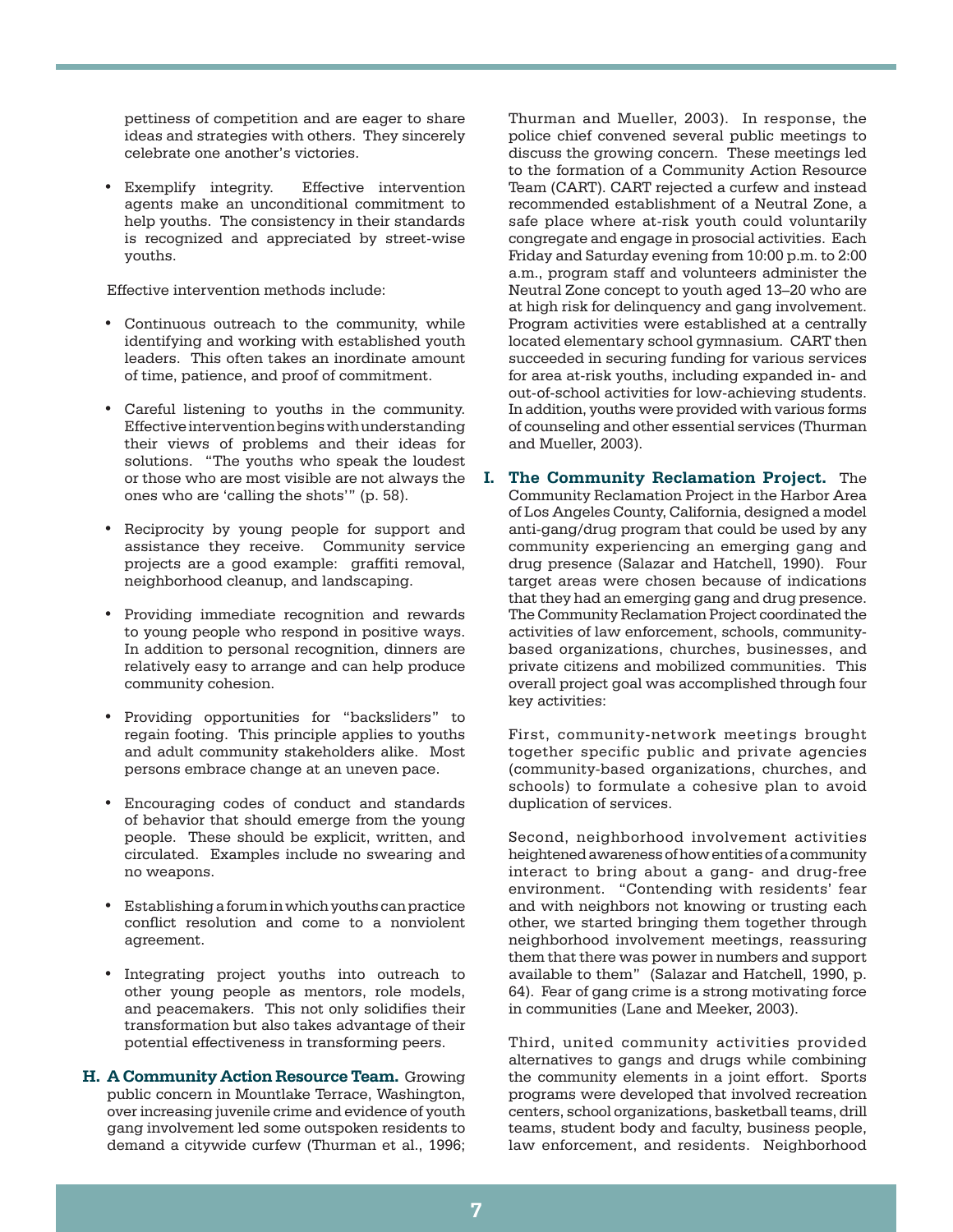walks ("Follow Me—I'm Gang- and Drug-Free") involved youths contacting businesses and asking them to display gang and drug education material, thus bringing the business community into the mobilization process. Job workshops for youth expanded the outreach efforts of public and private youth hiring agencies to include at-risk youth. Graffiti paint-outs provided tangible improvements to community appearance.

Fourth, a continuing culturally specific program was formed that integrated child, parent, and teacher training to prevent involvement of youths in drug abuse and gang activity. This program of activities included school programs (the Second Step violence prevention curriculum that brings teachers and students together and a rites-ofpassage program for at-risk youth) and a parenting program, thus completing the circle of child-parentteacher interaction.

A key factor in the success of the Community Reclamation Project appears to be its effective community-mobilization strategy, which was based on a "systems" conceptualization. In this model, the community system is viewed as comprising schools, law enforcement, residents, churches, government, community-based agencies, and businesses. In this view, the characteristics of the community are determined by how these institutions interrelate with one another. Improvements in these working relationships enhanced community cohesion. Thus, the project aimed to restructure community relationships over time through a series of meetings, programs, and activities intended to encourage people to relate and communicate in new and different ways. Changes in these adjusted intercommunity relationships appeared to bring about changes in the whole community system. Key mobilization techniques included the following:

- Cultivating a natural leader within the community.
- Carefully identifying and documenting residents' concerns.
- • Creating a feeling of empowerment by inviting community representatives to speak at community meetings.

These steps helped to establish communication between different community services (government, police, community-based organizations, schools, churches, etc.) and residents, making it easier to reach consensus on priority community problems and potential solutions. Notably, both public (government) and parochial (secondary institutions) levels of social control were enjoined with community residents.

The active participation of the faith community was also a key factor in the success of the Community Reclamation Project. Other community mobilization initiatives have demonstrated this point. For example, the key to the success of Operation Ceasefire in Boyle Heights was the support of area churches, notably those in the East Los Angeles Deanery of the Catholic Archdiocese (Tita et al., 2003). It represented a long tradition of "street intervention" in the area on behalf of local youth. Having this structure of support behind the initiative was vital to the community's acceptance of any role played by law enforcement agencies, given concerns about previous Los Angeles police interventions that had relied exclusively on gang suppression. In another site, the Boston TenPoint Coalition, formed by clergy and laity, was instrumental in the success of Boston's Operation Ceasefire in combating youth violence and gang crime (Office of Juvenile Justice and Delinquency Prevention, 1999).

**J. Communities That Care.** Use of the public health model to engage communities has helped to align prevention programs with science-based risk and protective factors. The Communities That Care (CTC) operating system is a widely used approach for engaging entire communities in risk- and protection-focused prevention (Hawkins, 1999). It contains research-based tools to help communities promote the positive development of children and adolescents and prevent adolescent substance abuse, delinquency, teen pregnancy, school dropout, and violence. In the CTC model, mobilization involves "defining the community that will be involved, identifying key stakeholders who should be engaged, recruiting a community leader to champion the process, assessing current conditions, activities, and initiatives already operating in the community, and assessing conditions that could inhibit successful implementation of the CTC system" (Hawkins, Catalano, and Arthur, 2002, p. 959). A key feature of the community mobilization process in the CTC operating system is the identification and selection of a community leader who plays the role of "champion" in leading others in the community to become actively involved. This rarely can be done by outsiders.

It has been demonstrated that research-based prevention programs and activities can be successfully promoted by providing community stakeholders with training and technical assistance in risk-protection assessment and strategic prevention planning (Hawkins, Catalano, and Arthur, 2002). Several hundred communities have been successfully engaged in risk- and protectionfocused delinquency prevention programming, some with impressive results (Hawkins et al., 2002), but this operating system has not been used for riskfocused gang prevention programming.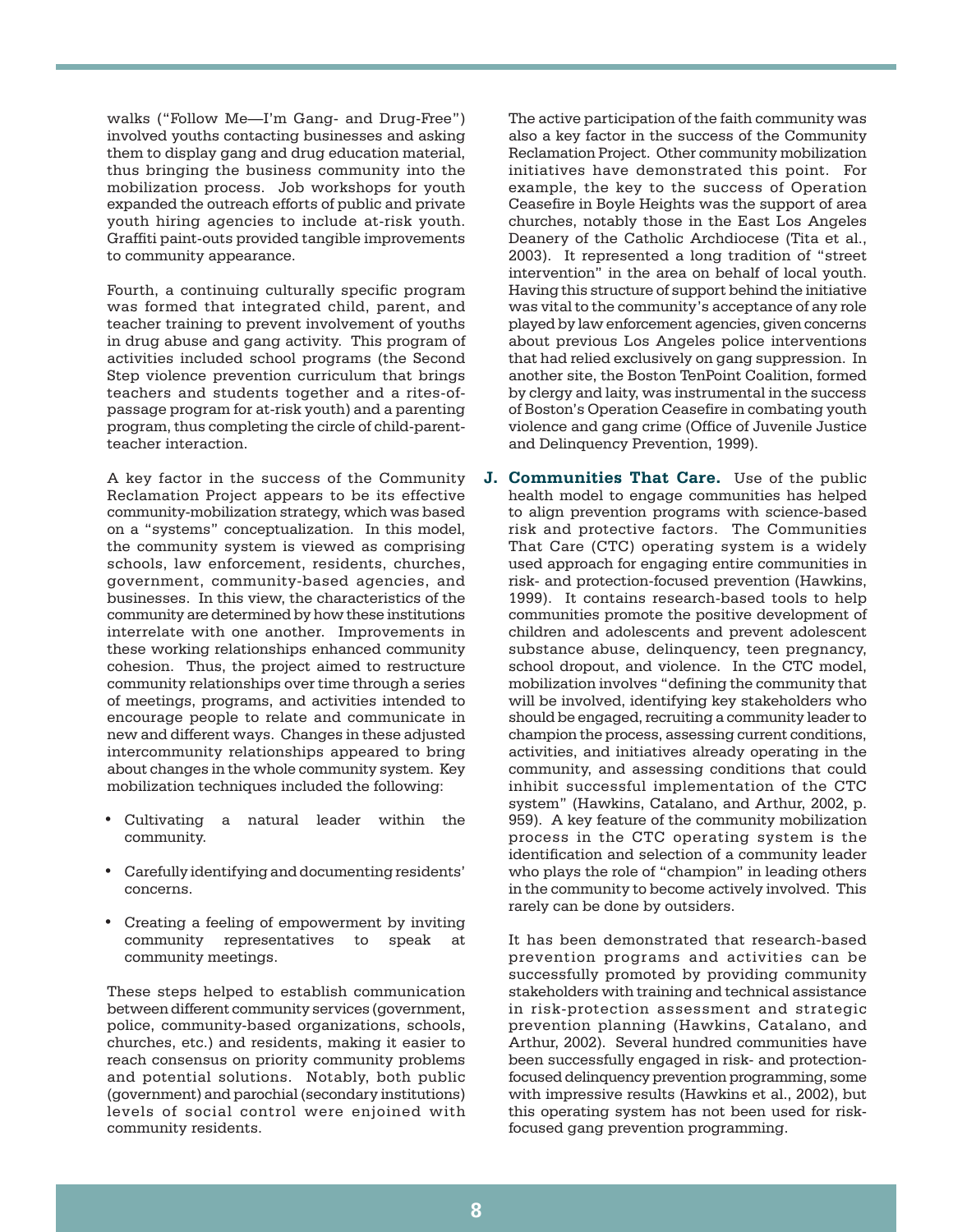#### **K. Community Change for Youth Development.**

Another type of community mobilization initiative involved a consortium of more than a dozen private foundations and the U.S. Department of Health and Human Services. This Community Change for Youth Development (CCYD) initiative was developed by the nonprofit organization, Public/Private Ventures (Walker et al., 1999; Watson, 2002). Initiated in 1996, the CCYD did not target specific adolescent social problems. Instead, it assisted communities in responding to five "basic needs" of youth during their crucial developmental years: (1) adult support and guidance, (2) nonschool activities, (3) "work/ learning," (4) youth involvement in decision making, and (5) support through crucial transitions, such as from middle school to high school and from school to work or further education. The CCYD community mobilization strategy involved a mixture of outside technical assistance. A lead agency was selected to mobilize communities. In addition, a combination of "top-down" (from central agencies), "bottomup" (from community organizations), and "crossfertilization" (across multiple sites) mobilization strategies were used.

Although the results were mixed in the five community implementation sites and none of them successfully addressed all five goals, several important lessons emerged from the multimilliondollar initiative. The CCYD initiative demonstrated that mobilization on behalf of youth requires a combination of flexible external supports and local capacities (Walker et al., 1999; Watson, 2002). One of the most critical external supports is a substantive framework—a set of ideas that is research-based, yet understandable and easily communicated, that provides implementation guidance but is not prescriptive about implementation choices (p. 28). Expert technical assistance in translating research and providing implementation guidance and feedback is another critical external support. At least a modicum of existing internal capacity to plan, implement, and sustain a substantive framework is a critical local capacity. "However, significant attention must be paid to developing a number of avenues for residents to be involved, providing training and support for their roles, and finding a productive balance in each community between resident involvement and institutional responsibility" (p. 29).

**L. Comprehensive Strategy for Serious, Violent, and Chronic Juvenile Offenders.** The Comprehensive Strategy for Serious, Violent, and Chronic Juvenile Offenders (Wilson and Howell, 1993; see also Howell, 2003a, 2003b) is a framework for dealing with all aspects of juvenile delinquency, including gang problems. It incorporates two principal components:

- 1. Preventing youth from becoming delinquent through prevention strategies for all youth with a focus on those at greater risk.
- 2. Improving the juvenile justice system response to delinquent offenders through a system of graduated sanctions and a continuum of treatment alternatives that includes immediate intervention, intermediate sanctions, communitybased corrections, and after-care services.

The primary objective of a community's Comprehensive Strategy process is to unify and enhance existing programs and services and to develop a systematic approach for:

- Identifying and reaching populations in need of prevention services.
- Increasing communication and informationsharing among all participating agencies and services.
- Coordinating and strengthening existing effective programs.
- Instituting new programs to fill identified service gaps in the current prevention and graduated sanctions continuum.
- Monitoring and evaluating the implementation and impact of the Comprehensive Strategy process and its policies, systems, and services.

Beginning in 1996, the federal Office of Juvenile Justice and Delinquency Prevention (OJJDP) provided technical assistance support for the implementation of the Comprehensive Strategy in three pilot sites: Lee and Duval Counties, Florida, and San Diego County, California. The training and technical assistance consisted of a series of training events for members of the communities and designated working groups and tailored training assistants' consultations to support the communities' planning efforts.

Several important lessons learned from this experiment apply specifically to community mobilization (Coolbaugh and Hansel, 2000). A key goal of the Comprehensive Strategy is to mobilize all segments of the community—schools, government agencies, law enforcement, courts and corrections, public and private social service agencies, businesses, civic organizations, the faith community, and private citizens—to cooperate in a coordinated and comprehensive approach to the problems and needs of juveniles in their neighborhoods and the community at large. Commitment from community leaders is crucial to the success of such a coordinated effort. These individuals must understand and champion the principles and goals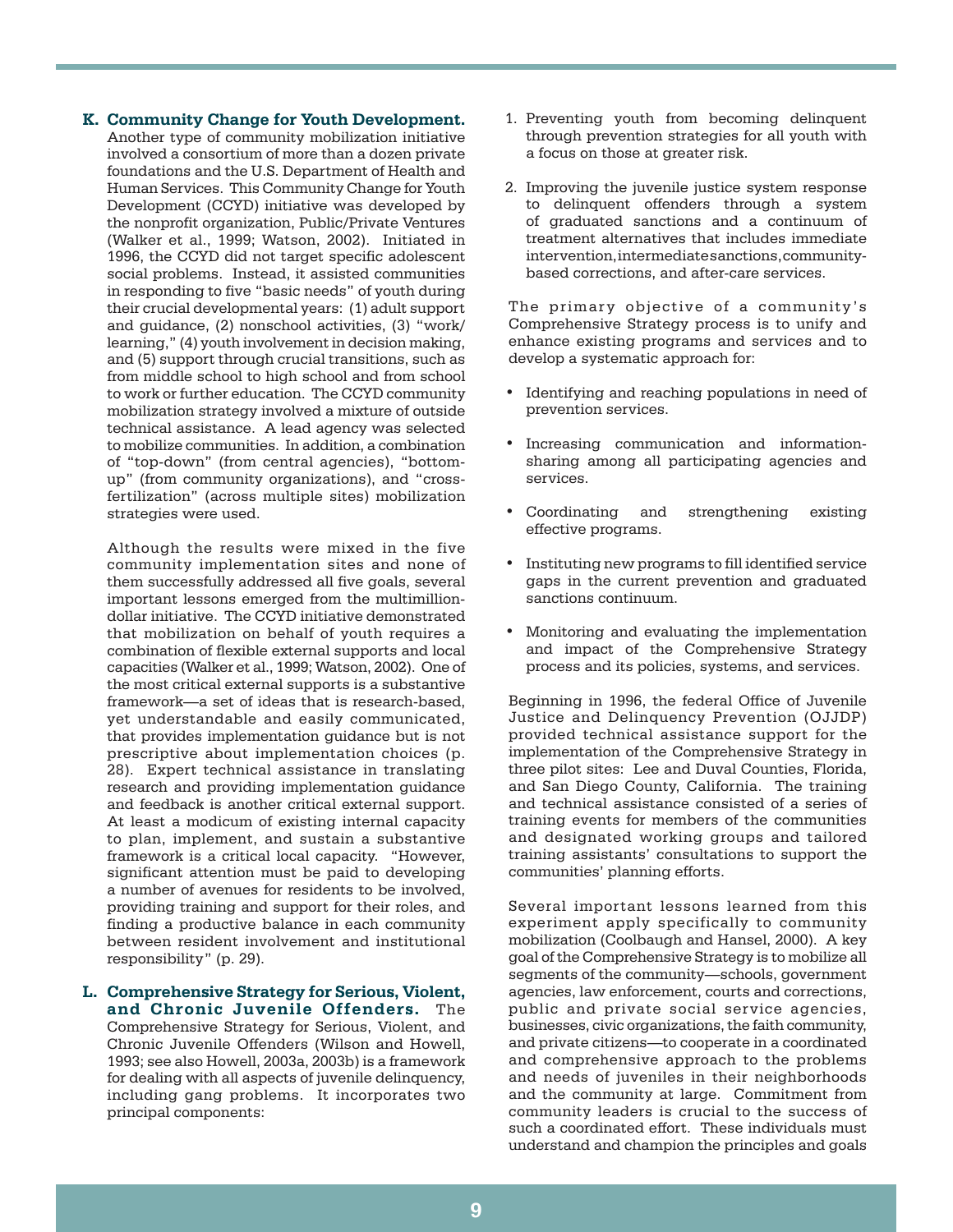of the Comprehensive Strategy and be willing to commit resources to the assessment, planning, and implementation processes. Early achievement of "small wins" was another important factor in the success of initial community mobilization. Even while still in the planning phases of their Comprehensive Strategy initiatives, the pilot sites achieved early wins—small (and sometimes large) accomplishments that came about largely because of their coordinated, systematic assessment and planning efforts. These accomplishments—new funding, stronger partnerships, positive system changes—no matter how small, were enormously important motivators and served as early evidence of the gains the community could achieve with a comprehensive juvenile delinquency plan in place.

**M. The Neighborhood Solutions Project.** Although gang problems were not explicitly targeted in the following example of community mobilization, there is strong reason to believe that the methods used in the Neighborhood Solutions Project in Charleston, South Carolina, would work in the gang arena because it targeted youth violence and drug use—two characteristic features of youth gangs. The Neighborhood Solutions Project is a broad-based model of citizen and professional collaboration to effect neighborhoodwide change (Swenson, Henggeler, Taylor, and Addison, 2005). More specifically, the initiative involved principally a Multisystemic Therapy (MST) team and other project staff, a community-policing team, health programs, and the people of the neighborhood. The partnership of these four key groups in the project successfully generated reductions in criminal activity, substance abuse, and school problems in the Union Heights Community of North Charleston, South Carolina (Swenson et al., 2005).

In this case study of community mobilization, the project staff sought to engage community residents in a selected community of Charleston (randomly chosen among several high-rate juvenile crime, child abuse, and poverty areas within the city) in reducing these social problems. Several critical steps were taken to successfully engage neighborhood stakeholders in the collaborative effort. These are as follows:

- Identify key neighborhood leaders in the Union Heights Community. These were identified by directing an inquiry to staff in the mayor's office.
- • Contact key neighborhood leaders. The project staff chose to contact a single key leader. She agreed to meet with the project team, and this led to the next step.
- • Meet with neighborhood leaders as a group. The initial neighborhood leader meeting was

with approximately ten leaders from the Union Heights Community. For them to hear about the project was not as important as for the project staff to demonstrate a willingness to learn about the neighborhood, the leaders' concerns, and characteristic strengths of the participants.

- Discuss change priorities. During the initial and subsequent group meetings, the project staff emphasized that they wanted to address in the project what the leaders viewed as the priority community problems affecting their youth and families. The neighborhood leaders chose juvenile crime, substance abuse, and school suspensions/expulsions as the priority problems.
- Convene a communitywide meeting. This meeting was, of course, the beginning of a broader relationship with neighborhood residents. In addition, project staff introduced the project idea, listened, answered questions, and asked questions regarding the residents' priorities and what they wanted to transpire.
- Lay the foundation. Hold many individual meetings with numerous stakeholders. Six weeks of daily, one-to-one meetings (consuming entire days) were held with (1) all ministers within the bounds of the community, (2) school personnel, (3) the mayor and other city officials, (4) family court judges, (5) other judges in the county, (6) business leaders, (7) the recreation department director, (8) department of juvenile justice staff, (9) the sheriff, (10) the police chief, (11) local police officers, (12) local residents, (13) elders of the community, (14) parents, and (15) drug dealers working in the community.
- Convene a second communitywide meeting. In this meeting, project staff laid out the specifics of the project that had emerged from the previous series of meetings and discussions. A unanimous vote approved the decision to move ahead with the project and research plans.
- Develop trust. Community leader Ida Taylor gave the project staff the following rules for gaining the trust of community residents (Swenson et al., 2005, p. 73):
	- 1. Listen.
	- 2. Never promise something you cannot deliver.
	- 3. Do not do too much too soon.
	- 4. Do not throw money at us; instead, empower us and give us your time.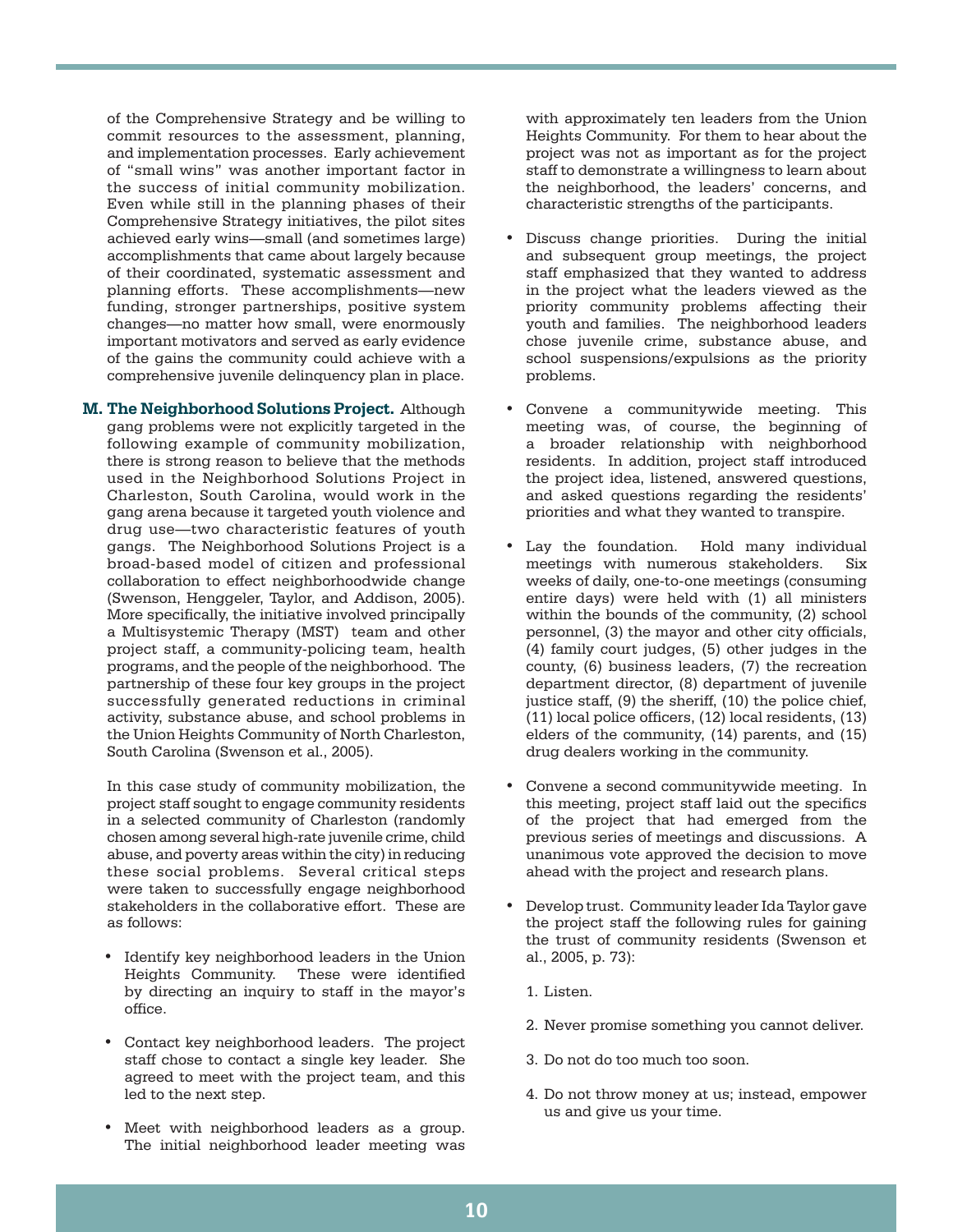#### **N. Summary Observations on Community Mobilization and Community Organization.**

Our foregoing review of community mobilization programs reveals a variety of institutional arrangements. Each program attempted to deal with a community gang or youth violence problem by mobilizing citizens and institutions. Each program involved an effort to utilize community and/ or external resources. These efforts represent an interaction of personal, parochial, and public levels of social control.

Grassroots organizations that grow out of personal ties between neighbors have a particular promise and resilience in mobilizing communities. MAD DADS, the Alliance of Concerned Men, and the Community Action Resource Team serve as examples of effective grassroots organizations built from the bottom up. In each of these programs, citizens formed an organization that eventually took its place among their community's parochiallevel organizations. Ultimately, these programs also established positive relationships with law enforcement and other public-level resources.

Grassroots organizations may be essential to sustain any effective mobilization effort because they require and create personal-level ties among residents. These ties demonstrate the willingness of individuals to act on behalf of the neighborhood and the confidence that their neighbors will likewise act. These are essential requirements for collective efficacy. Grassroots programs have strong social foundations in the affected communities. Only such community-based grassroots organizations have the durability to transcend specific events and responses to them. This sustainability will in some part depend on the organizations' ability eventually to establish and maintain stable neighborhoods.

Bursik and Grasmick (1993, p. 177) are admittedly cautious in recommending that former gang members be integrated into effective anti-gang responses. A unique strength of grassroots organizations is their capacity to reach out to former gang members who are likely to reside in communities with chronic gang problems. MAD DADS' creation of the "G Crew" is an excellent example. Former gang members can play a special role in building ties with current and potential gang members in their communities. However, in emerging gang-problem cities, the development of gangs may not be adequate to utilize this kind of resource.

Some reviewed programs represent the formation of alliances between preexisting parochial and public-level organizational resources. Many of these alliances arise through the activism of small groups of individuals working with parochial and public-level organizations. An example is Philadelphia's collaboration among CIN, local law enforcement, and the House of Umoja. The Racine Community-University Model resulted from a network of concerned residents linking up with a university and its resources. Comparable alliances at the parochial and public levels are seen in CIN, the Community Action Resource Team, and the Community Reclamation Project. In these examples, early involvement of residents and a few agencies expanded to encompass a wide array of parochial-level and public-level institutions. Where these parochial-level partnerships and alliances were successful, stronger personal-level networks developed. In these cases, actions by parochial-level institutions built a bridge between the personal and public levels.

In another kind of approach, research-based programs developed by government agencies were brought into communities. These programs usually brought logistic, financial, and technical support from federal, state, or municipal sources. The Comprehensive Strategy and Community Change for Youth Development programs fall into this category. The community consortiums formed under DHHS's Youth Gang Drug Prevention Program may have been similar to this approach, but no models were generated to be followed. These programs begin at the public level and involve public and parochial institutions through program-building. Linking neighbors into personal-level networks may be difficult for these programs or simply unstudied. Similar to these programs are efforts that bring to communities research-based programs developed in university settings. Examples reviewed here include Communities That Care and the Neighborhood Solutions Project. To be implemented, these external programs must go into public-level collaborations. The key to their success rests on extending networks to include the parochial and personal levels.

The two historically best-known gang projects are the Chicago Area Project (CAP) and Mobilization for Youth (MFY). Both programs were based on research and directed by prominent gang researchers. The central goal of CAP was to overcome social disorganization. The provision of legitimate opportunities was the central focus of MFY. Both the CAP and MFY initiatives began with external funding to establish one or more parochial-level organizations. CAP's six neighborhood committees and MFY's Lower East Side Neighborhood Association neighborhood councils were explicitly created to fill perceived gaps in levels of social control. These parochiallevel organizations were created with the goal of giving residents access to public resources and other parochial-level institutions such as schools and social service agencies. By recruiting residents to participate in these parochial-level organizations, social links between neighbors were created or strengthened. Both CAP and MFY were marked by conflict between the program's parochial-level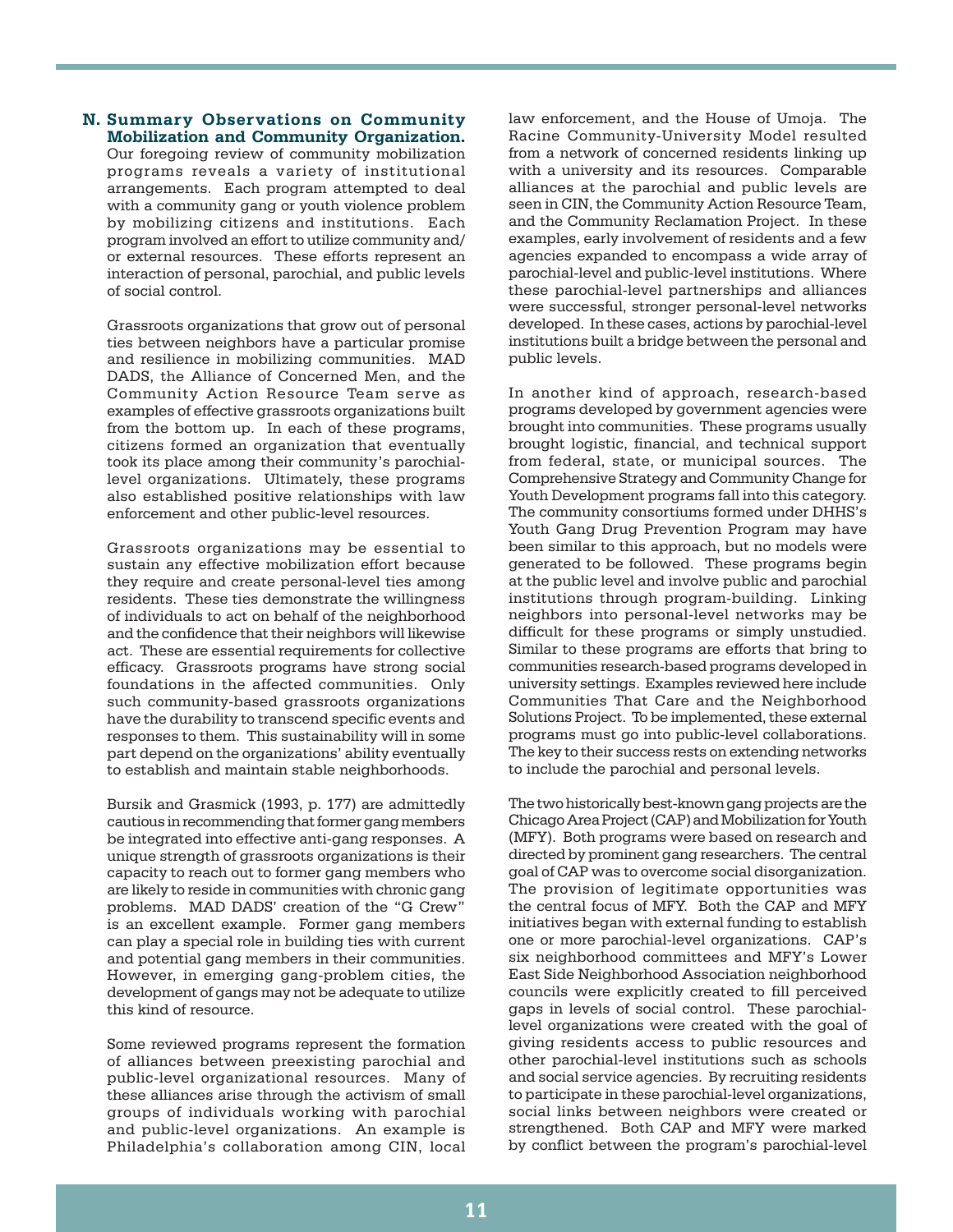organizations and city administrators who controlled public resources. From historical descriptions of CAP, relations between the neighborhood committees and particularly city agencies were less than cooperative. MYF held a similar position to the CAP neighborhood committees in the parochial level of social control. There is less evidence that MYF, with its greater emphasis on job opportunities for youth, successfully built personal-level ties among residents. In both cases, parochial-level agencies were established in such a way that advocacy for residents put the programs in direct conflict with strong city governments and their agencies.

Our review of community-mobilization programs makes it possible to highlight what appear to be three hallmarks of a community-mobilization program with the greatest possible potential for success.

- 1. Community-based grassroots organizations must be included as partners in any effective mobilization against gang crime. Such organizations already consist of personal-level networks and the trust between neighbors that is the cornerstone of collective efficacy. Grassroots organizations have to be recognized as viable and legitimate by a majority of the parochial and public-level organizations. While such organizations may be strengthened by external support, it is unimaginable to create them where they do not exist.
- 2. When external resources and program designs are to be used in a community context, organizations at all three levels of social control must be brought into the program at the planning stage.
- 3. The most important link that must be strengthened in successful community anticrime programs is the link between grassroots organizations and law enforcement agencies. If the feasibility of this link is not recognized by either side in the resident-police link, efforts at community mobilization may be in vain.

## The Comprehensive, Community-Wide Gang Program Model

Sometimes identified as the Comprehensive Gang Model or Spergel Model, the Comprehensive, Community-Wide Gang Program Model was developed by Irving Spergel and his colleagues (Spergel, 1995; Spergel, Chance, Ehrensaft et al., 1992; Spergel and Curry, 1993) in the course of a decade of research in a nationwide assessment of youth gang problems and programs, funded by the federal Office of Juvenile Justice and Delinquency Prevention (OJJDP).

Initially identified as the National Youth Gang Survey, the project led by Spergel was a research and development project. In the research phase of the project, Spergel's

research team attempted to identify every promising community gang program in the United States. The promising gang programs were found in a broad range of communities across the nation. Once programs and sites were identified, the next goal of the project was collecting information on the magnitude and nature of local gang problems. Information was gathered from representatives of each agency or association identified by other participants as being affiliated or a partner in each local program. Spergel and his team of researchers interviewed program developers and reviewed all available program documentation.

The more demanding project goal was identifying the contents of each program and self-reported measures of success. An effort was made to identify the most promising of the promising programs. In each of the most promising community programs, the research team identified the agencies within each program that were essential to the success of the community program. Finally, Spergel and his team made site visits to selected community programs and agencies. From the information gathered through their multimethod investigations, the Spergel team developed manuals for each type of agency that could be part of a successful local community response to gangs, ranging from grassroots child-serving agencies to those including law enforcement, judges, and prosecutors (Spergel et al., 1992).

Spergel and Curry (1993, pp. 371–72) used agency representatives' responses to five survey questions to assign each program to strategies that communities across the country employed in dealing with gang problems:

- 1. What are your units' or organization's goals and objectives in regard to the gang problem?
- 2. What has your department (or unit) done that you feel has been particularly successful in dealing with gangs? Please provide statistics, if relevant and available.
- 3. What has your department (or unit) done that you feel has been least effective in dealing with gangs?
- 4. What do you think are the five best ways employed by your department or organization for dealing with the gang problem? (Rank them in order of priority.)
- 5. What activities do gang or special personnel perform in dealing with the problem?

From respondents' answers to these questions, the research team identified five anti-gang strategies community mobilization, social services delivery, opportunity provision, organization change, and suppression.

The development of the Comprehensive, Community-Wide Gang Program Model was not the first effort in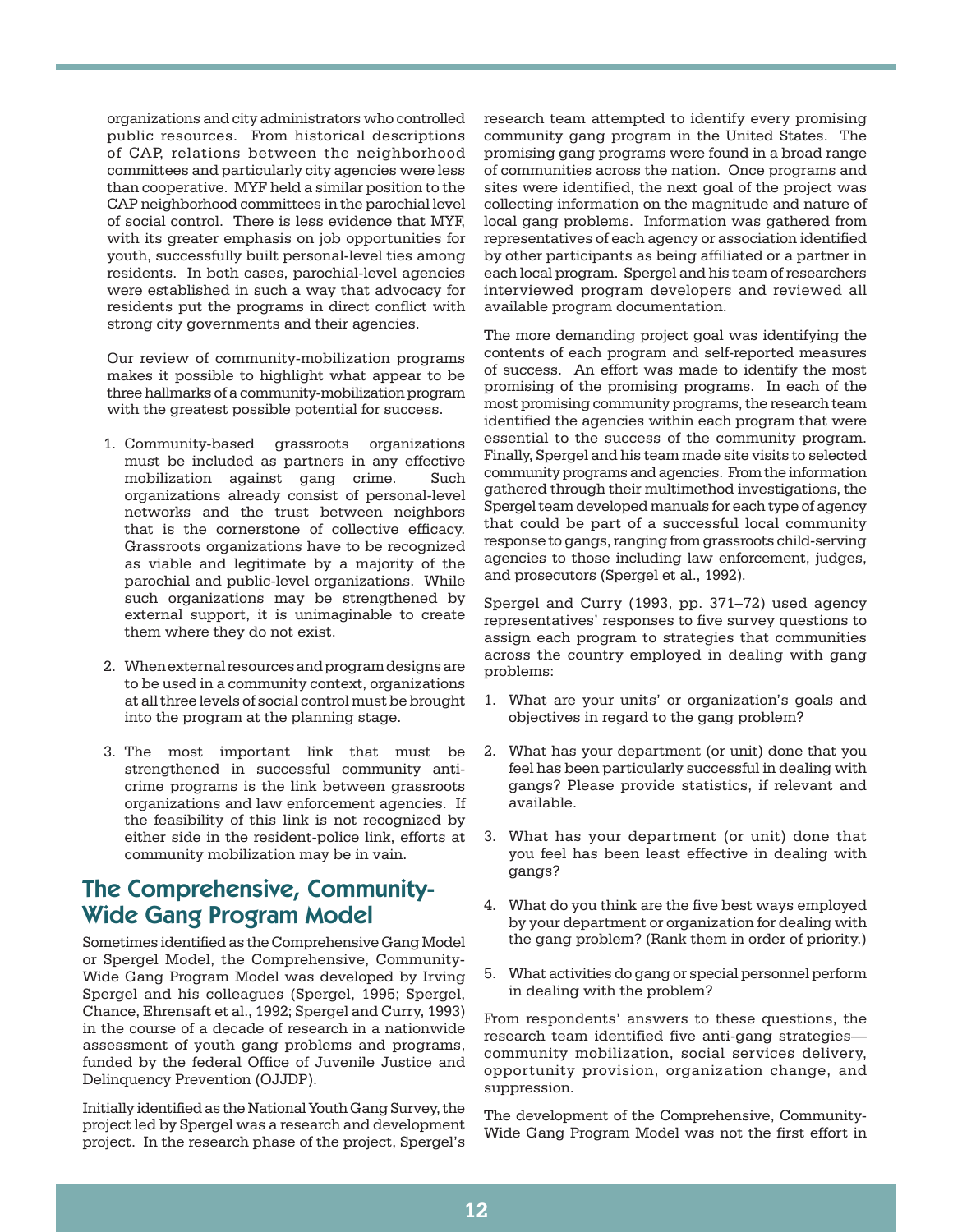which Spergel had identified community mobilization as an important part of any community's response to gang problems. In his first published book, Spergel (1964, p. 183) outlined community-action responses to delinquency problems in the final chapter of his study of New York City gangs. He included "organization" as one of three major categories. Even earlier, Spergel (1991) described community organization as consisting of "efforts to bring about adjustment, development, or change among groups and organizations in regard to community problems or social needs" (p. 3). In a later work, Spergel (1969) used the term "interorganizing" to designate links among organizations as a part of community mobilization against gang problems. Specifically, Spergel indicated an awareness of efforts to enhance "intergroup or interorganizational relationships to cope with a community problem" (p. 20). Issues of coordination, as well as mobilization across neighborhood, organization, and governmental levels were addressed in his formulation. Thus, it is not surprising that the Spergel gang model included community mobilization as one of its basic strategies.

Collective actors and individuals were identified as having community mobilization as a strategy based on their use of one or more goals and/or activities from a list of options in Spergel's research that led to formulation of the Comprehensive Gang Model. For example, any strategy that attempted to create community solidarity, education, and involvement was viewed as using "community mobilization" strategies. Prevention efforts involving multiple agencies were treated as community mobilization. All references to meetings with community leaders and attending meetings of community associations were regarded as reflecting a community organization strategy. "Networking" was considered the most basic community mobilization strategy so long as networks were not restricted exclusively to justice system agencies. Creating networks of only law enforcement agencies was classified as another strategy: "suppression." Advocacy for victims was subsumed under the community mobilization strategy when the programs attempted to reintegrate offenders into the community or repair relations between victims and offenders. Victim advocacy was labeled suppression when the program was clearly a strategy of crime control.

Initially, a distinction was made in the analysis of program success between "chronic" and "emerging" gang problem cities. Chronic cities were those that reported gang problems before 1980, and emerging cities were identified as those in which gang problems developed since 1980. Although there were a number of general historical and social distinctions between chronic and emerging cities, the differences are not as relevant as they once were. Much of this reduction in distinctions is attributable to the cyclical nature of gang problems. Even in those cities identified as chronic, gang problems wax and wane over time. In many cities, gang problems have diminished to a point

not to be considered a problem but then reemerged later. In any case, when program strategies were assessed in terms of community perceptions of program success, community mobilization strategies were highly associated with program success, regardless of whether a program was in what were originally labeled as chronic or emerging gang problem cities.

As Spergel's project turned from its research phase to the developmental stage, findings from the team's assessments of the promising gang programs were used to develop a set of guidelines or manuals for community programs. The guidelines formed the Comprehensive Community-Wide Gang Program Model, also known as the Comprehensive Gang Model, or simply the Spergel Model.

It is arguable that any comprehensive community model is, at least on one dimension, a community mobilization program. One of the basic manuals produced as part of the program model was a Community Mobilization Technical Assistance Manual. In the manual, Spergel (1992) offered detailed steps for mobilizing communities to address gang problems. Among these steps were the following:

- 1. Concern, anger, and indignation must exist in at least one person over the presence or increase of gang activity, e.g., gang signs, recruitment, vandalism, assault, the death or wounding of a gang member or innocent victim.
- 2. The gang problem must be seen as a major threat to community safety and security. Community leaders must express deep feelings and impress upon others that a problem exists and that something needs to be done about it. The authority and power of the concerned individual(s), usually in conjunction with the support of a community organization or agency, should create the impetus for addressing the problem.
- 3. The initial local leaders or particular agency persons have to be aware that their agencies or local groups alone cannot change the gang situation or the conditions that create it (Spergel, 1992). They must propose that the problem can be reduced through the combined efforts of local citizens and key institutions in the immediate and larger community. Accordingly, they will need to contact and influence key policymakers and other agency administrators. The major institutional leaders to be influenced include the mayor, the school superintendent, the police chief, the chief probation officer, the director of United Way, a minority legislator, or a business leader.
- 4. The media, in all likelihood, will have begun to report and comment on the gang situation in the local area, jurisdiction, or particular organizational context (Spergel, 1992). The community or agency leader and an assistant, preferably a community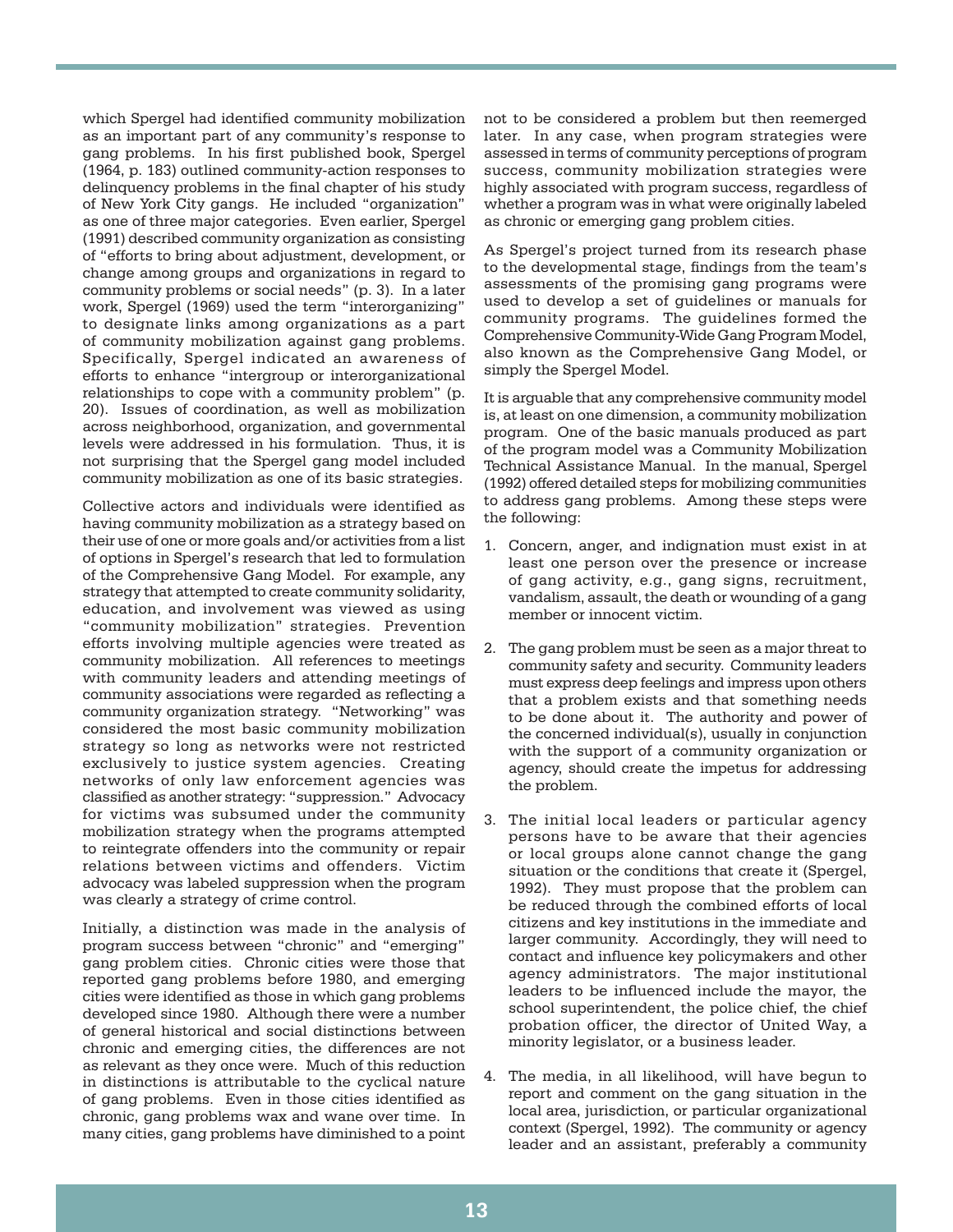organizer, will have to take some responsibility for developing and responding to contacts with the media. A variety of representatives should be involved to avoid media competition, distortion, or neglect of the problem. The media should be urged to become involved in all aspects of the mobilization process as early as possible.

In its specifications, Spergel's Comprehensive Gang Model incorporates lessons in community control abstracted from our above review of community mobilization programs against gang crime and similar social problems. The model requires the inclusion of grassroots organizations. Their involvement provides the personal-level networks needed to anchor a community program for community residents. Grassroots organization strengthens the sense of residents' personal involvement and confidence that their neighbors are involved. These are the key elements of collective efficacy. Organizations at the personal, parochial, and public levels of social control are incorporated at the planning stage. A commitment by both public and parochial institutions is required at the outset of Comprehensive Gang Model implementation.

**Evaluations of Applications of Spergel's Comprehensive Gang Model.** OJJDP initially chose five demonstration sites (Burch and Kane, 1999) to implement the Comprehensive Gang Model (Bloomington, Illinois; Mesa, Arizona; Riverside, California; San Antonio, Texas; and Tucson, Arizona). Implementation of the model already was under way in a sixth site, the Little Village community of Chicago. Although the results of the six-site evaluation are mixed, when it was well-implemented, in three of the communities, the Comprehensive Gang Model effectively guided interagency initiatives in Chicago, Illinois; Mesa, Arizona; and Riverside, California, in developing services and strategies that contributed to reductions in gang violence and drug-related offenses (Spergel, 2007; Spergel, Wa, and Sosa, 2007). General deterrence effects at the project-area level were not as strong as the program effects at the individual youth level. The successful sites implemented mobilization, social intervention (outreach and crisis intervention), opportunities provision (education, job, cultural) suppression, and organizational change strategies. Key ingredients for success were city-county governmental leadership that was committed to the model; management capacity of the lead agency and effective development of a steering committee; interorganizational collaboration; targeting of gang members and at-risk gang youth; development of an interdisciplinary intervention team and coordination of worker efforts; and a combination and balance of social intervention (outreach and crisis intervention), opportunities provision (education, job, cultural) suppression, and organizational change and development strategies. The researchers also assessed the factors that contributed to ineffective implementation of the Comprehensive Gang Model in

the three unsuccessful sites. These were mainly weak or inappropriate direction of the steering committees, lack of collaboration (or inappropriate collaboration) among the lead agencies, and lack of development of interagency team-worker arrangements.

By examining the evaluation findings on the six Comprehensive Gang Model programs, we identify below the main barriers to successful implementation and processes by which these barriers can be overcome. (For more details on outcomes of individual programs, readers should consult the original report, Spergel et al., 2007).

Mechanisms of Community Mobilization. Two of the three effective Comprehensive Gang Model programs successfully used community mobilization strategies (Spergel et al., 2007). One of these sites rated "good" in terms of implementation level, and the second one rated "fair." The third site rated "poor." Overall, the evaluators rated community mobilization as "moderately important" in terms of the degree of importance to project effectiveness. This does not necessarily mean that community mobilization is not as important as other factors; it could be that it was less important than other factors in these particular sites because, quite likely, they already were mobilized to some degree. In fact, sites were required to demonstrate a commitment to mounting an organized response to gang problems to receive federal funding.

In their comparison of levels of program implementation in the six sites, Spergel et al. (2007) compared sites across a set of key program implementation features. We examined each of these in turn.

City/County Leadership. Leadership in program development and operation, in large part, mirrors and builds on the leadership in the political setting. A lack of support or misguided direction from those who control the community context of mobilization can be a barrier to community mobilization in response to gangs.

In one of the successful sites reviewed by Spergel et al., city officials were highly supportive of mobilizing a response to gangs and youth crime. At this site, a coalition of public and nonprofit agencies existed prior to the initiation of the community mobilization effort. In effect, community mobilization involved bringing focused attention and additional resources to an existing level of community organization.

At a partially successful program site, the mayor had been involved in setting up the original leadership of the program. After two years, however, it was apparent to all involved that the mobilization was not proceeding as planned. City leadership facilitated and cooperated with the program's transition to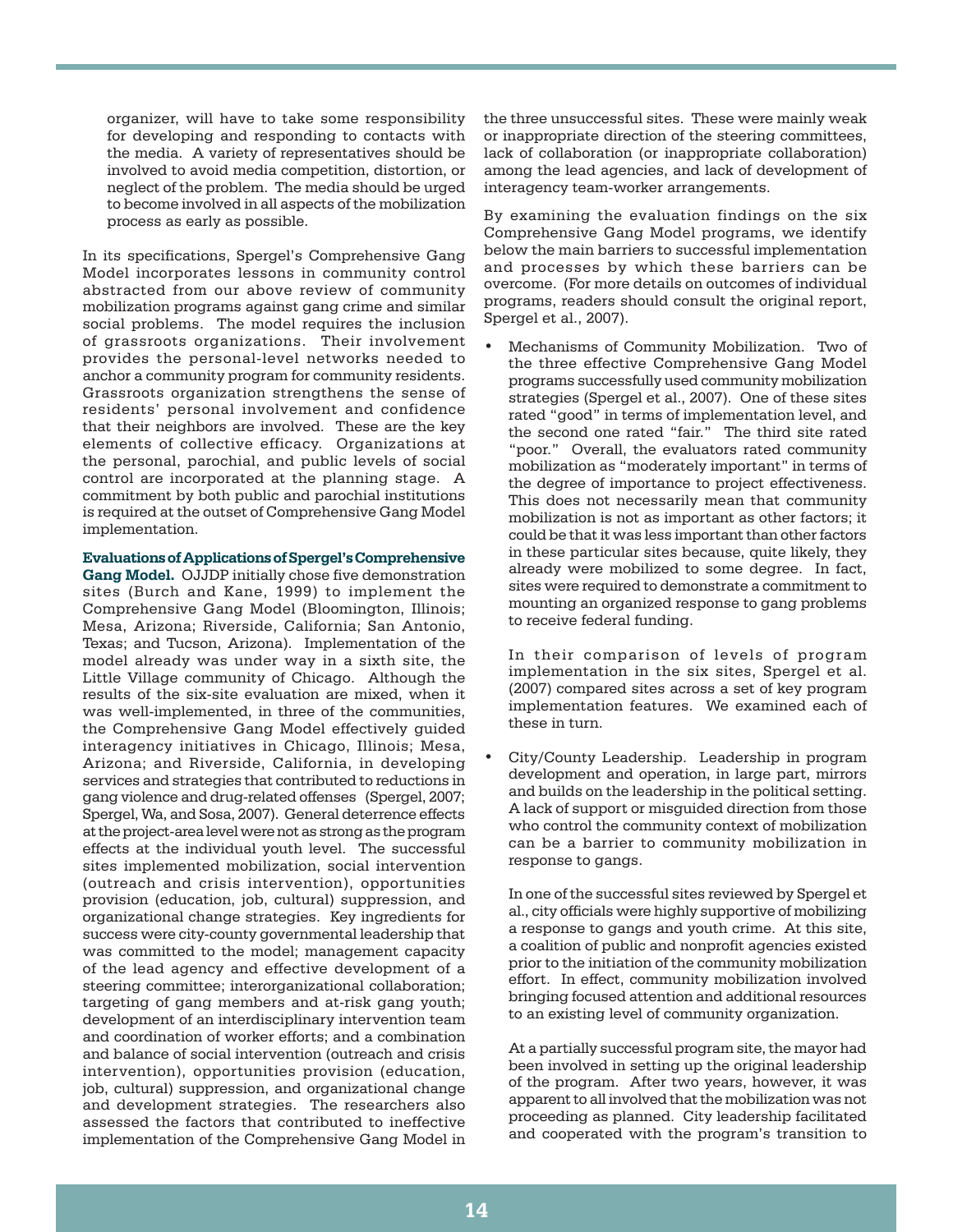a new lead agency—the police department. The final two years of the program produced evidence of effective program operation at both the community and individual levels of change.

In one site, the city's transformation of its police department resulted in a leadership void in program operation. Over the life of the program, perceived conflicts with the mayor's positions arose (Spergel et al., 2007). The program evaluator was able to leverage promised support from the city's police and probation agencies. After the program ended, the evaluator expressed the belief that the project would have been more sustainable had highlevel communications—with the mayor and other political officials—been initiated at the time the program was undertaken.

In two cities in which political leadership paid little attention to the community mobilization effort and its operation, police departments were able to ignore commitments to the program. The results were very disjointed, and these programs showed no evidence of effectiveness.

In one site, the mayor retained a great deal of control over the program. An inappropriate agency was designated the lead agency, and its director remained in charge of the program throughout its duration. Successful results were not found for the program, and the program staff engaged in some practices counter to the goals of the Comprehensive Gang Model.

Steering Committee. Spergel and his coauthors labeled the establishment of a steering or community advisory committee as "somewhat important" to program success. The greatest barrier to the formation of steering and advisory committees is distrust or competition among participating agencies. While a steering committee may not be essential for operational success, it may be very important to program sustainability. In a site where the program was found to be operationally successful, efforts to produce a viable steering committee of community leaders failed. Cooperation was sought from churches, Boys & Girls Clubs, social and business organizations, and elected officials. Despite repeated efforts to create a working steering committee, the organization dissolved each time.

Spergel and colleagues rated the steering committee organization as "excellent" in only one of the program sites. This was the successful site in which the committee was strong prior to the community mobilization effort. In that site, the steering committee's functioning was connected to other structures developed in the program, particularly program leadership. There was a steering committee in a partially successful site. Spergel et al. rated the steering committee as

"good." This was also the site in which a transition in program leadership occurred in the third year of the project. Among the failed program sites, two had politically appointed steering committees. The researchers designated both of these steering committees as "poor." The other unsuccessful site did not become organized enough to attempt to construct a steering committee.

Grassroots Involvement. A conscientious effort was made at only one of the comprehensive program sites to enlist the participation of grassroots organizations. This occurred in the operationally successful site where the attempts to create a steering committee did not succeed. Two residents of the program community—a social activist and a pastor—organized their own grassroots entity, Neighbors Against Gang Violence. The barrier to institutionalizing the gang response program with an effective steering committee was an inability to create trust between law enforcement agencies and grassroots organizations.

The barrier of being unable to include grassroots organizations is a difficult one to overcome. It is usually related to the degree of criminal justice system participation.

Criminal Justice System Participation. Gaining cooperation between police and probation can be a daunting task. Still, it was accomplished at three of the sites. One of the barriers to effective community mobilization is police departments that have no interest or involvement in the program. Distrust between criminal justice agencies and other types of organizations is also a common barrier.

According to Spergel et al. (1994, p. 7), "The police department should adopt an approach that combines suppression of youth gang criminal acts through aggressive enforcement of laws, with community mobilization involving a broad cross section of the community in combating the problem." Spergel identifies criminal justice participation as "extremely important" in any community effort to respond to gang problems. In two of the three sites that Spergel et al. identify as successful applications of community mobilization, police departments took on the role of lead agency. In the other successful program, the police and probation agencies played a key operational role, and criminal justice participation at that site was classified as "excellent."

In each of the three unsuccessful programs, police departments did not perceive themselves as being involved in the community mobilization activities. In one site, the only interest the police had in the program was in gathering intelligence on ganginvolved youths. In another site, the police were designated as the lead agency, yet they remained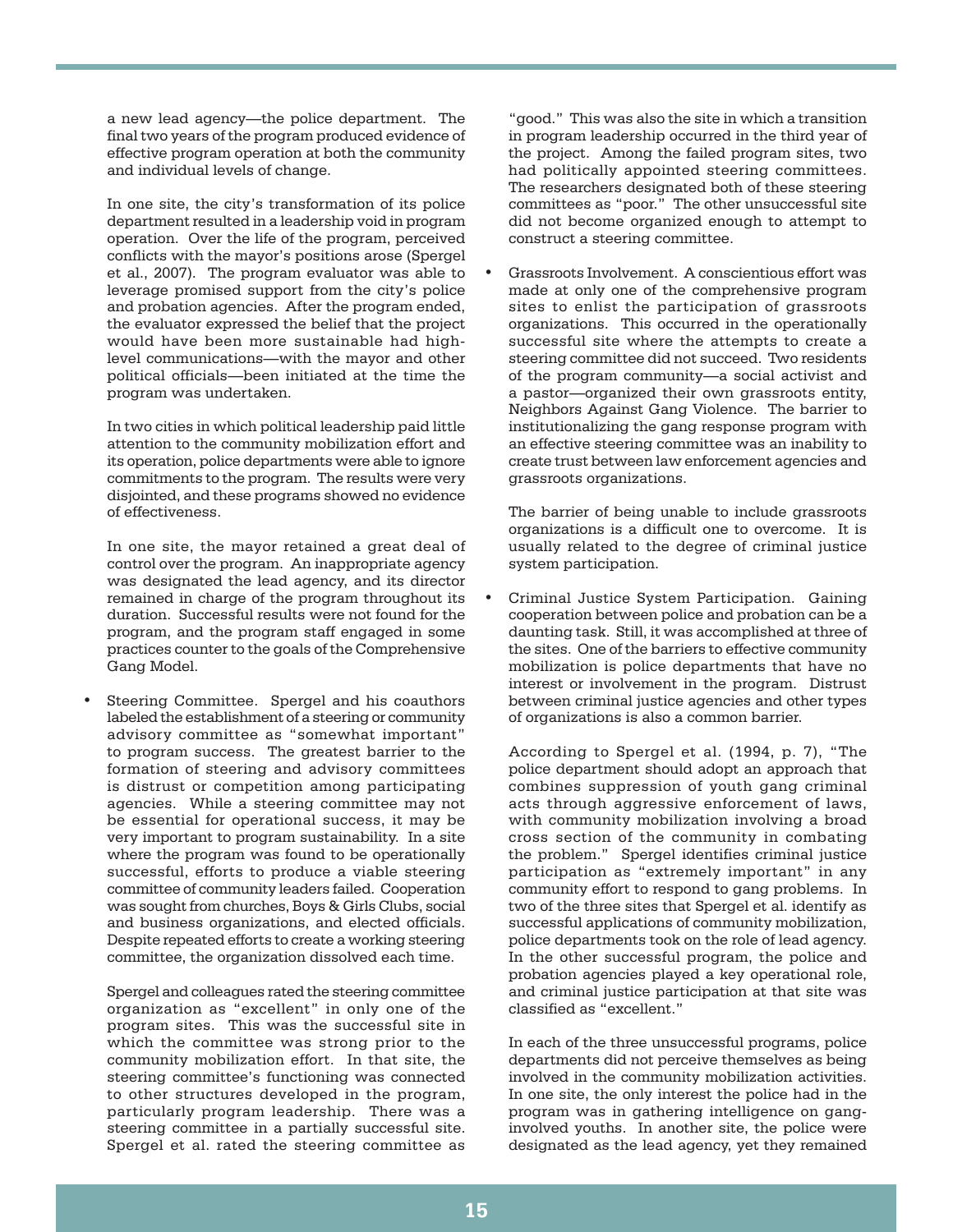only marginally involved throughout the program. In the third site, police and probation did not consider themselves to be a part of the program.

- School Participation. Schools were incorporated into five of the six community mobilization programs evaluated by Spergel and his colleagues. Only the most unsuccessful site failed to involve schools in its program. In the three successful programs, schools were involved as partners in community mobilization and contributors to program operations. The schools actively participated in efforts to improve program-involved students' attendance and performance. The schools were also involved in steering committees. At one successful site, school staff worked with street outreach workers to reduce school-based violence.
- Lead Agency-Management and Commitment. Having an identified lead agency with strong management capabilities and full commitment was designated by Spergel et al. (2007) as "extremely important." An excellent example is the site at which community leaders had already formed and supported a community-level committee of representatives of public and community-based agencies. A major concern of the preexisting committee was responding to gang problems through prevention and suppression. Before the community mobilization phase of the Comprehensive Gang Model began, a consensus already existed among the other agency leaders that the city's police department would be the lead agency in program operation. Throughout that site's program period, the police department and specific leaders within the police department played a central management role in the program.

At another site, program leadership completely changed during the third year of program funding. The program director and codirector/evaluator resigned. At the beginning, a university and city coalition was charged with providing leadership for the program. Leaders of community-based agencies expressed concern that they were excluded from much of the decision making during the first two years of the program. Once the original director and evaluator resigned, the city police department became the lead agency. A senior police official assumed the roles of director and chair of the Program Steering Committee. Based on data collected during the last two years of the program, Spergel and his colleagues concluded that the program was at least partially successful.

As seen above, police departments served effectively as lead agencies in some settings. In others, early police commitments to lead were not carried through. At one site, the police department took two years to assign a commander of its youth division for a 20-percent time commitment to the program.

The police department supported the establishment of a service component but never showed evidence of any attempt to organize public or community agencies into an operational program.

In another case of early police commitment and later withdrawal, an evaluator took over leadership in the community mobilization. Prior to the beginning of the program, the police department had agreed to serve as the lead agency. By the time the program started, the police department had undergone a major reorganization. Immediate leadership from the police department was not forthcoming. Nor was leadership provided by a newly formed neighborhood advisory committee. It had been anticipated that the evaluator would provide technical assistance at program start-up. The history of this program made it clear that the evaluator served in a default leadership role year to year for five years. Only a dynamic, experienced, and forceful evaluator could have succeeded in this context.

At one site, a gang task force appointed by the mayor was charged with leadership at the beginning of the program. Task force members included two police chiefs (the site comprised two adjacent cities), a public school official, the county court service director, and the director of a youth and family agency. The youth and family agency represented on the task force became the lead agency, and its director was made coordinator of the comprehensive program. Law enforcement representatives did not consider themselves to be "operationally involved" in the program. The agency that served most of the at-risk and gang-involved youth was never granted an operational role in the program. Thus, a coordinated program to serve youth or their families was never developed.

A youth and family agency was designated by the city government to serve as lead agency in another municipality. The agency's director was also appointed to chair a communitywide steering committee. A preexisting, and largely token, collaborative of social service agencies composed the whole program until the third year, when police and probation representatives were added to the survey committee meetings. Neither of the latter two agencies was ever active in the program. In the fourth year, OJJDP staff and national evaluators concluded that the community mobilization in that site had received little support from the lead agency and had not been carried out.

The absence of local program leadership is an insurmountable barrier to community mobilization. Without an effective lead agency or actor, community mobilization cannot translate into program direction or coalescence around a central set of goals.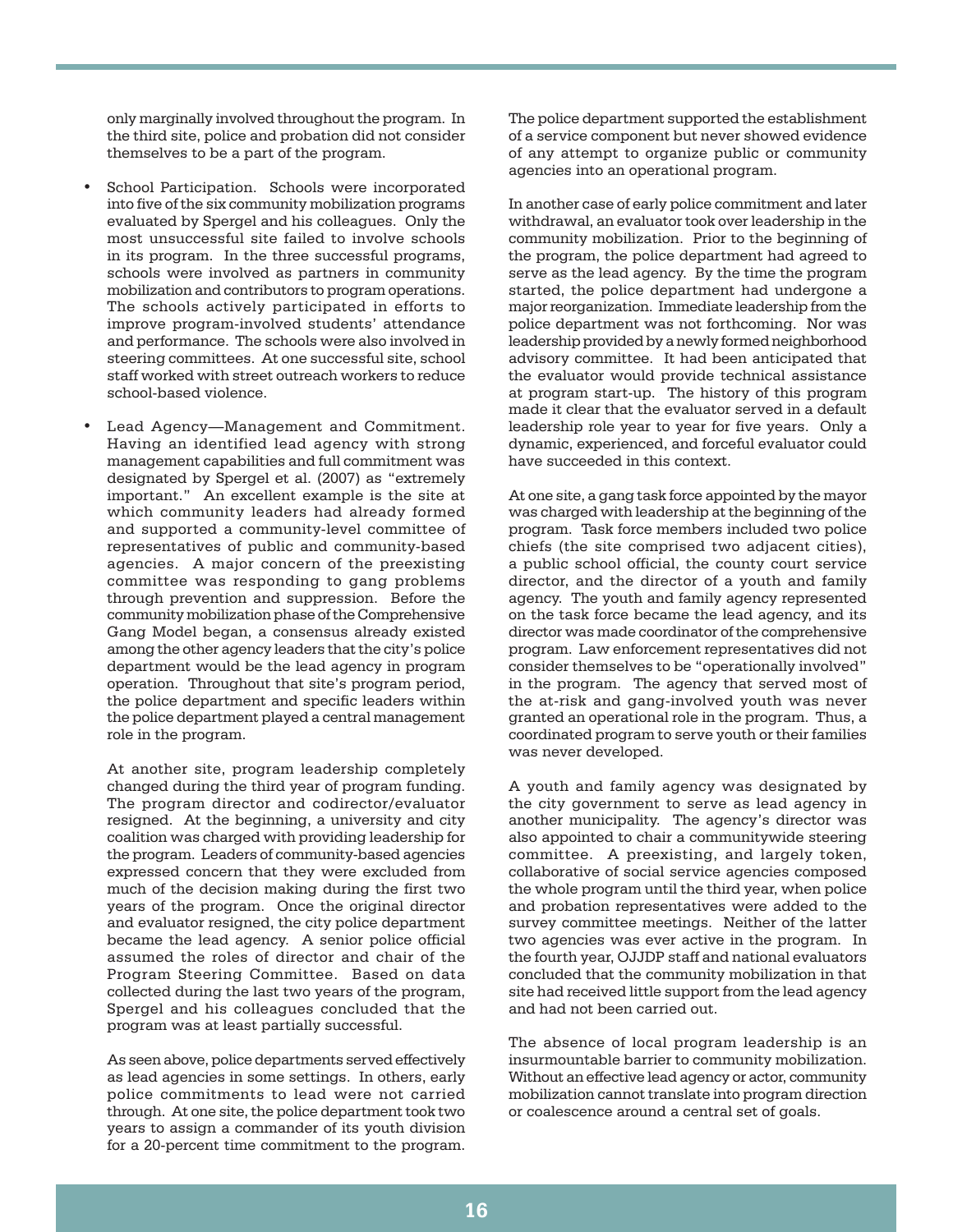For more information on the OJJDP Comprehensive Gang Model and best practices obtained from practitioners with years of experience in implementing the model in their communities, see "Best Practices to Address Community Gang Problems (OJJDP, 2008).

## Essential Elements of Successful Community Mobilization

Communities respond to problems that their key leaders or stakeholders perceive to be important to them. The range of problems is broad, including natural disasters, public health problems, external threats, drugs, delinquency, and gangs. What are the most effective techniques for stimulating organized community action in response to complex social issues such as gang problems?

The foregoing literature review suggests several essential elements of successful community mobilization. These are organized in chronological order, as suggested in the reviewed literature, but it is important to recognize that the sequence of steps may vary in different communities. For example, if a community already is well-organized to deal with a variety of youth problems—often by an existing coalition of some sort—it would be advisable to take advantage of this existing infrastructure to address a gang problem. This situation would preclude the need to take several of the preliminary steps outlined in what follows. The suggested sequence of steps presented below assumes that the community has a low degree of organization to address such social problems.

An earlier version of these elements of successful community mobilization was presented and discussed at a workshop, Mobilizing Communities to Respond to Gang Problems, at the 2005 National Youth Gang Symposium in Orlando, Florida. Participants—many of whom had successfully mobilized communities to address gang or other youth problems—made a number of insightful suggestions that have been incorporated.

1. The current or potential gang problem must be recognized by someone as a major threat to community safety and security. At least one person must harbor concern, anger, and indignation over the presence or increase of gang activity, e.g., gang signs, growing vandalism, increased assaults or fighting, the murder or wounding of a gang-involved youth or innocent victim. To initiate community mobilization, these sentiments must be conveyed to others.

A community safety crisis—such as a drive-by shooting or intergroup fights at school—may also serve as the impetus for community action. It may be important to define the current or potential gang problem within a broader context of a youth crime problem, particularly if community leaders are hesitant to initiate action specifically in response to

a gang situation. There may be too much reluctance (or denial) to mobilize the community over such a specific problem. The community leadership could well view youth crime as the larger, more important issue. In this case, it would be advisable to address the current or potential gang problem within the context of the broader concern. It is important to recognize that, like gang conflicts, community readiness to organize or commit to action on a given problem also is cyclical. Pick the best time—likely during an upswing in community social interests to attempt community mobilization.

- 2. Identify key neighborhood leaders in the community. As noted above, in communities that already are organized to address the current or potential gang problem—or related youth crime—this step would involve identification of the most appropriate existing community coalition. These often are interagency entities, perhaps called a task force and typically composed mainly of agency representatives.
- 3. It is advisable to urge the broadcast media to become involved in all aspects of the mobilization process as early as possible. A variety of media representatives should be involved to avoid media competition, exaggeration, or neglect of the problem. Some community mobilization experts advise that it is best to have formulated an information dissemination strategy before engaging the broadcast media which would necessitate having assembled such information (in a later step)—others stress the importance of engaging them from the beginning. Regardless, two key points are important:
	- • Attempt to engage reporters who tend to cover positive events in a community.
	- Undue media attention, particularly publishing gang names, may serve to give local gangs notoriety and confirm their existence and importance. Along with enhancing their status in the community, publicity could possibly facilitate more group cohesion. Gangs thrive on publicity, and it also aids recruitment of new members.
- 4. Contact key neighborhood leaders and youths to discuss their concerns.
	- Contacts should be made with local agencies and community groups to inquire about their interest in a collective effort.
	- Local church leaders, school principals, parent groups, human services, business groups, youths, and others should be contacted to obtain preliminary assessments of the problem.
	- Special efforts should be made to obtain the views not only of established agencies and community organizations but also those of less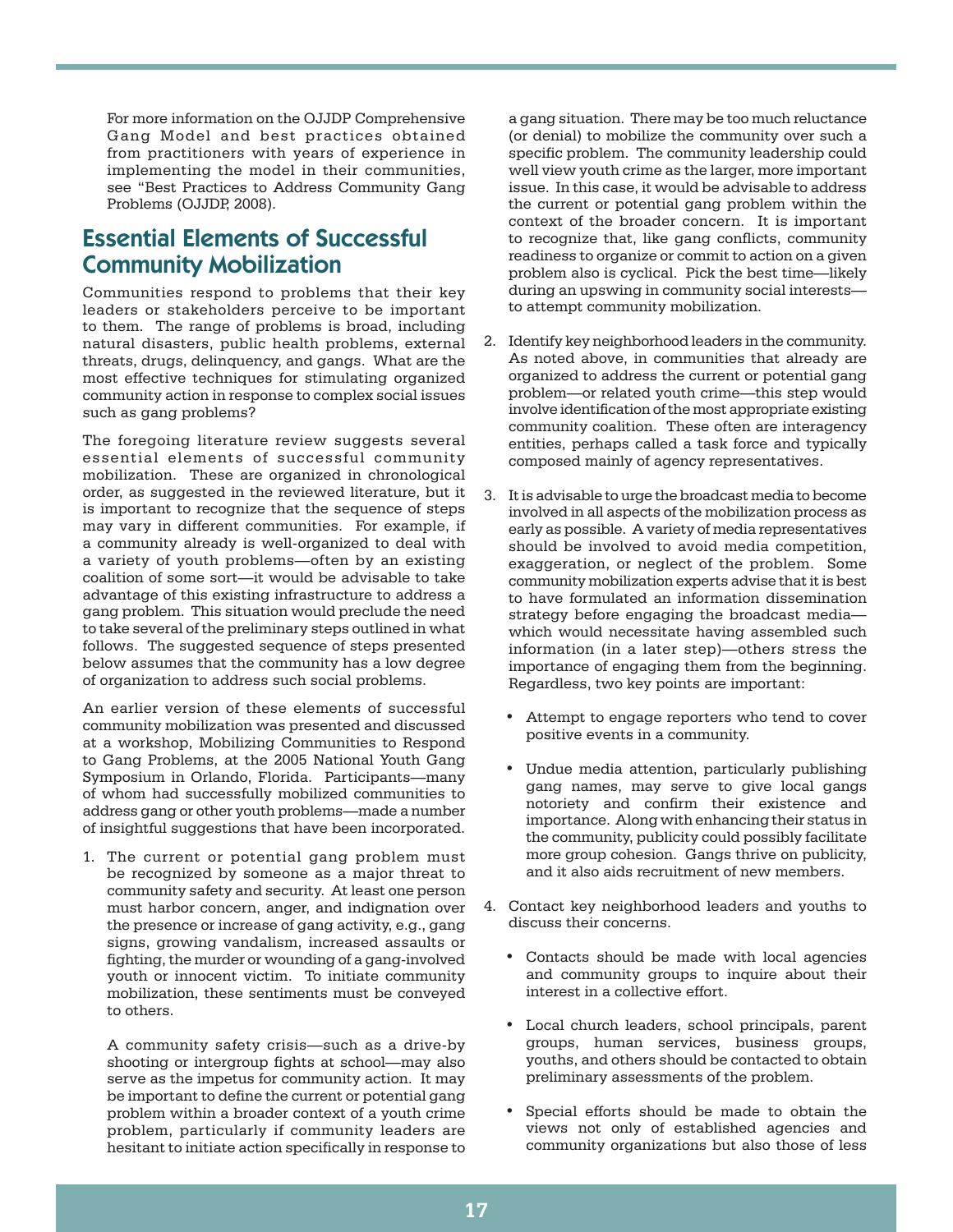well-organized groups and individuals closest to the problem.

• A concerted effort must be made to engage residents—even in door-to-door visits—to enlist grassroots and widespread support.

Steps 4–8 could be viewed as a series of focus groups or study circles that are convened to discuss specified problems, such as youth violence or gangs. These could involve repeated meetings of the same group or groups, at which information on the problem(s) is brought to the table—perhaps by invited speakers or participants who volunteer to look into a specific concern and present an analysis and possible action steps toward its resolution. Some community mobilization experts use these forums to identify a set of specific community actions covering, say, a three- to six-month time frame. An example might be studying park safety. This approach is likely to help expand and solidify widespread community involvement and sustained participation. Maintaining momentum is a key obstacle to community mobilization, and early "small wins" are very important to success.

- 5. Cultivate a natural leader, a community organizer, within the community. He/she must express deep feelings and impress upon others that a problem exists and that something needs to be done about it. This leader must propose that the problem can be reduced through the combined efforts of local citizens and core institutions in the immediate neighborhood and the larger community. Accordingly, he/she will need to contact and seek to influence key policymakers and agency administrators, while playing the role of "champion" in leading others in the community to become actively involved.
- 6. Convene a meeting of community representatives and discuss emerging concerns. Think of these as community network meetings, focus groups, or study circles, convened to begin formulating a cohesive plan.
	- • Ideally a public official, either the mayor or a representative of his/her office, an executive of a public agency, or a legislator, should arrange for a meeting in the affected area(s).
	- • An appropriate balance of perspectives that represents prevention, intervention, and suppression strategies should be engaged.
	- • Create a feeling of empowerment by inviting community representatives to speak at community meetings.
	- • Compile a preliminary gang assessment.

This preliminary gang assessment could benefit from a short list of questions that can serve to guide information gathering in a way that enhances its focus. These questions could be developed by the mobilization leadership or borrowed from other communities that have completed such an assessment, several of which can be found online on the Internet.

It is important that the plan be viewed as a preliminary one. The pitfall of becoming "boxed-in" early in the community mobilization process must be avoided. Community participation wanes when early plans take on the appearance of formality, particularly when the usual influential persons appear to be dictating the course of action.

- 7. Hold numerous individual meetings with many stakeholders and residents to seek their support and refine priority problems. This includes youths. Listen to them carefully to understand their views of problems and solutions. Become prepared to act on their ideas, and continue to involve them actively throughout the mobilization process. It is also very important to enjoin community residents with both public (government) and parochial (secondary institutions such as schools and faith-based organizations) levels of social control; otherwise, the community mobilization effort is not likely to be successful.
- 8. Convene a second communitywide meeting. Think of these meetings as a neighborhood involvement program to heighten awareness of how community entities can interact to bring about a gang-free environment.
	- In this meeting, project staff should lay out the specifics of the project that emerged from the previous series of meetings and discussions.
	- • Acknowledge an existing/potential gang problem.
	- Seek an agreement among stakeholders to work together in addressing the existing/potential gang problem.
- 9. The community and/or agency leader(s), with the aid of the community organizer, should then begin to involve and solicit the support of a variety of local agencies or community groups, former gang influential persons, and even selected gang youth to alert the community to the gang problem.
	- The chief concern should be that something be done to control the problem before it grows worse.
	- • Establish a sense of urgency.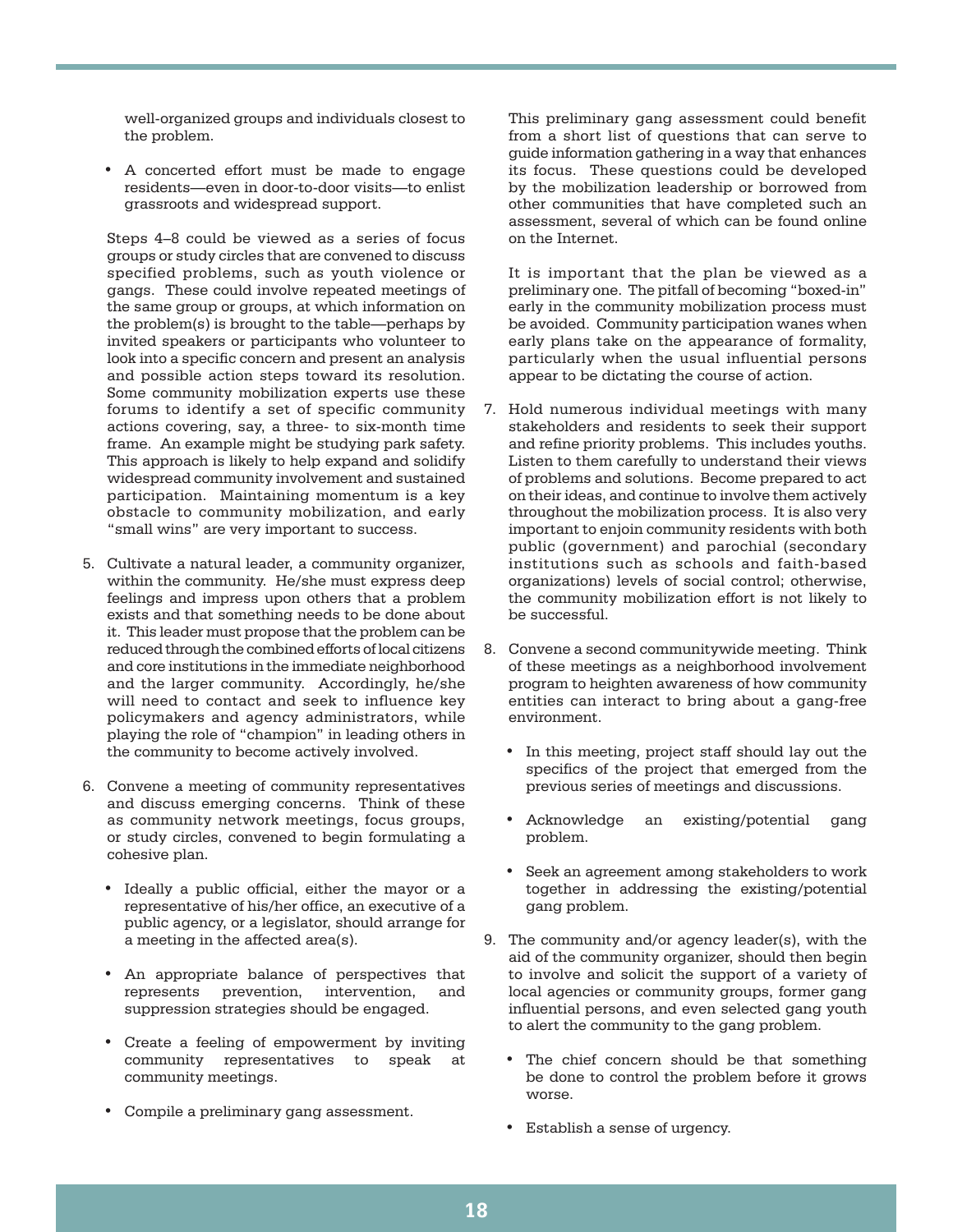- • The leader(s) should refer media representatives to other knowledgeable or influential leaders and informants in the community so that the media come to understand the nature and scope of gang activity.
- 10. Create or designate a formal community organization to act on behalf of the community group. Form an information clearinghouse that disseminates information on the current or potential gang problem, and form a speakers bureau. Seek donations from businesses to support activities of the newly formed (or existing) coalition.
- 11. Conduct an objective assessment of the potential gang problem. Communities can use the National Youth Gang Center (2002a) gang problem assessment protocol (www.iir.com/nygc/acgp/ assessment). It guides communities in data and information gathering in five general areas: (1) general descriptive and demographic data on the community, (2) the nature and extent of gang crime, (3) characteristics of school students who are involved in or at risk of involvement in gangs, (4) community members' perceptions of the gang problem, and (5) current and historical responses to the gang problem.

An assessment team needs to be formed to collect and analyze data during the assessment. Staff in agencies with responsibility for addressing the problem—representatives of police, prosecution, courts, corrections, parole, schools, youth- and family-serving agencies, grassroots organizations, government, and others—form the assessment team. Recognizing that each community is different, as are its gang problems, the team must develop a working definition of a youth gang. It is recommended that the community representatives start with local law enforcement's definition of a gang and then expand it to incorporate others' definitions or perspectives.

The assessment should produce insights regarding who is involved in gangs and where gang crime is concentrated in the community. This, in conjunction with other data and information, enables communities to target planned strategies on:

- Seriously at-risk youth
- Gang-involved youth
- The most violent gangs and gang leaders
- The area(s) where gang crimes most often occur
- 12. Set specific goals and objectives, together with a timeline for their accomplishment. Once the gang problem is analyzed and described, goals and objectives are established that are based on the assessment findings. Specific goals and objectives of the community strategies should be stated in a quantifiable manner so that self-evaluation of them is feasible, such as a given amount of gang crime reduction. A Planning for Implementation manual (National Youth Gang Center, 2002b) is available to guide communities in the overall planning process. not be a strong of the state of the state of the state of the

James C. "Buddy" Howell is a senior research associate with the National Youth Gang Center™, which is operated for the Office of Juvenile Justice and Delinquency Prevention by the Institute for Intergovernmental Research®. G. David Curry is a professor in the Department of Criminology and Criminal Justice, University of Missouri at St. Louis, Missouri.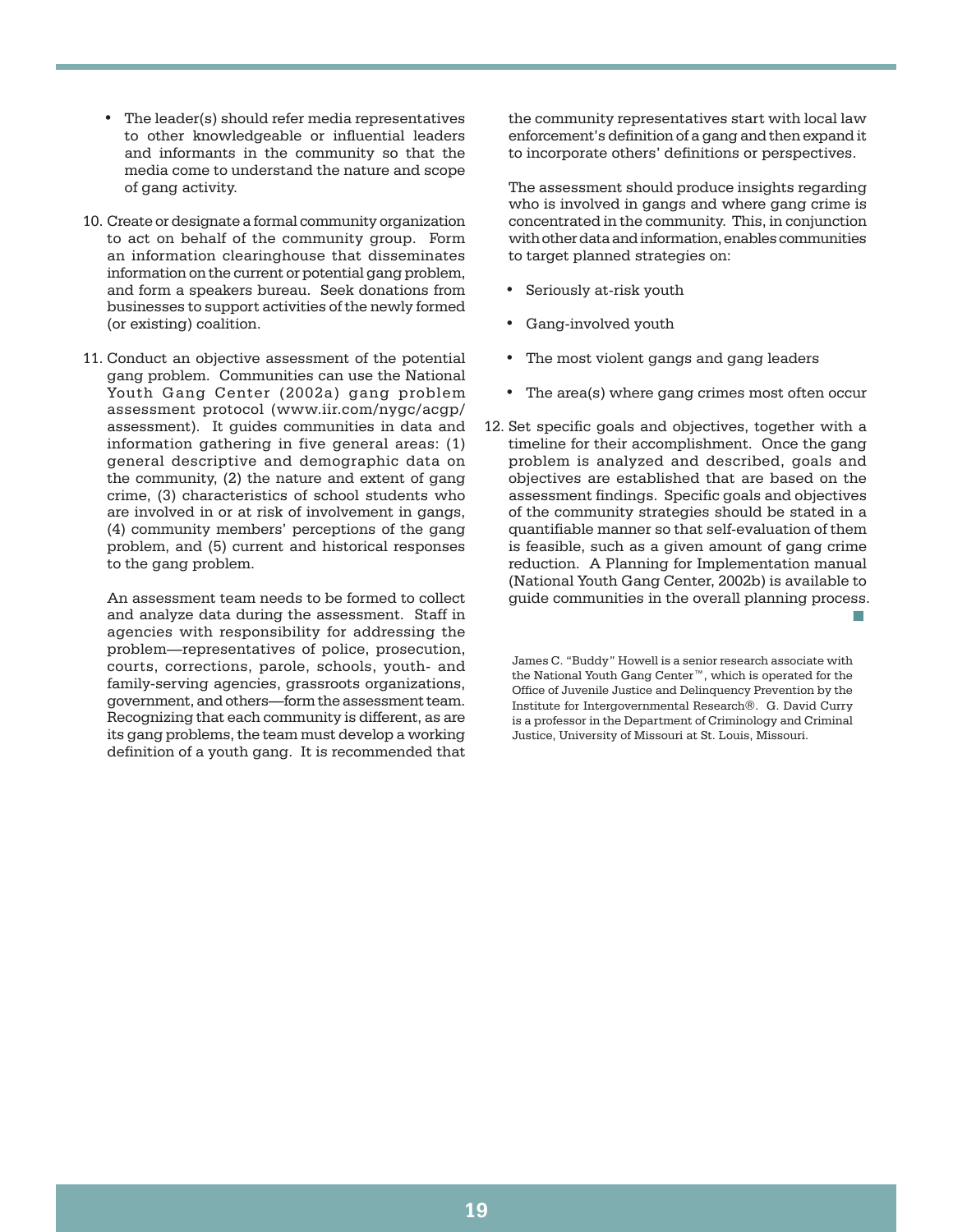## References

- Alinsky, S. D. (1946). *Reveille for Radicals.* Chicago, IL: University of Chicago Press.
- Bibb, M. (1967). "Gang-Related Services of Mobilization for Youth." In M. W. Klein (ed.), *Juvenile Gangs in Context: Theory, Research, and Action* (pp. 175–182). Englewood Cliffs, NJ: Prentice-Hall.
- Braga. A. A. (2004). *Gun Violence Among Serious Young Offenders. Problem-Oriented Guides for Police.* Problem-Specific Guides Series. No. 23. Washington, DC: Office of Community Oriented Policing Services.
- Burch, J., and Kane, C. (1999). *Implementing the OJJDP Comprehensive Gang Model.* Fact Sheet #122. Washington, DC: U.S. Department of Justice, Office of Justice Programs, Office of Juvenile Justice and Delinquency Prevention.
- Bursik, R. J., Jr., and Grasmick, H. G. (1993). *Neighborhoods and Crime: The Dimensions of Effective Community Control.* New York, NY: Lexington.
- Cloward, R. A., and Ohlin, L. E. (1960). *Delinquency and Opportunity: A Theory of Delinquent Gangs.* New York, NY: The Free Press.
- Cohen, M. I., Williams, K., Bekelman, A. M., and Crosse, S. (1995). "Evaluation of the National Youth Gang Drug Prevention Program." In M. W. Klein, C. L. Maxson, and J. Miller (eds.), *The Modern Gang Reader* (pp. 266–275). Los Angeles, CA: Roxbury.
- Coolbaugh, K., and Hansel, C. J. (2000). "The Comprehensive Strategy: Lessons Learned From the Pilot Sites." *Juvenile Justice Bulletin.* Washington, DC: U.S. Department of Justice, Office of Juvenile Justice and Delinquency Prevention.
- Hawkins, J. D. (1999). "Preventing Crime and Violence Through Communities That Care." *European Journal on Crime Policy and Research*, 7, 443–458.
- Hawkins, J. D., Catalano, R. F., and Arthur, M. W. (2002). "Promoting Science-Based Prevention in Communities." *Addictive Behaviors*, 27, 951–976.
- Hunter, A. J. (1985). "Private, Parochial, and Public School Orders: The Problem of Crime and Incivility in Urban Communities." In G. Suttles and M. N. Zald, *The Challenge of Control: Citizenship and Institution Building in Modern Society.* Norwood, NJ: Ablex Publishing.
- Hill, R. B. (1997). *The Strengths of African American Families: Twenty-Five Years Later.* Washington, DC: R & B Publishers.
- Howell, J. C. (2003a). *Preventing and Reducing Juvenile Delinquency: A Comprehensive Framework.* Thousand Oaks, CA: Sage Publications.
- (2003b). "Diffusing Research Into Practice Using the Comprehensive Strategy for Serious, Violent, and Chronic Juvenile Offenders." *Youth Violence and Juvenile Justice: An Interdisciplinary Journal*, 1(3), 219–245.
- Hunter, A. J. (1985). "Private, Parochial, and Public School Orders: The Problem of Crime and Incivility in Urban Communities." In G. D. Suttles and M. N. Zald (eds.) *The Challenge of Social Control: Citizenship and Institution Building in Modern Society* (pp. 230–242). Norwood, NJ: Ablex Publishing.
- Kahn, A. J. (1967). "From Delinquency Treatment to Community Development." In P. F. Lazarsfeld, W. H. Sewell, and H. L. Wilensky (eds.), *The Uses of Sociology* (pp. 477–505). New York, NY: Basic Books.
- Klein, M. W. (1971). *Street Gangs and Street Workers.* Englewood Cliffs, NJ: Prentice-Hall. Kornhauser, R. (1978). *Social Sources of Delinquency.* Chicago, IL: University of Chicago Press.
- Lane, J., and Meeker, J. W. (2003). "Women's and Men's Fear of Gang Crimes: Sexual and Nonsexual Assault as Perceptually Contemporaneous Offenses." *Justice Quarterly*, 20(2), 337–371.
- National Center for Neighborhood Enterprise (1999). *Violence-Free Zone Initiatives.* Washington, DC: National Center for Neighborhood Enterprise.
- National Youth Gang Center (2002a). *Assessing Your Community's Youth Gang Problem.* Washington, DC: U.S. Department of Justice, Office of Juvenile Justice and Delinquency Prevention.
	- (2002b). Planning for Implementation of the *OJJDP Comprehensive Gang Model.* Washington, DC: U.S. Department of Justice, Office of Juvenile Justice and Delinquency Prevention.
- Needle, J., and Stapleton, W. V. (1983). *Police Handling of Youth Gangs.* Washington, DC: U.S. Department of Justice, Office of Juvenile Justice and Delinquency Prevention.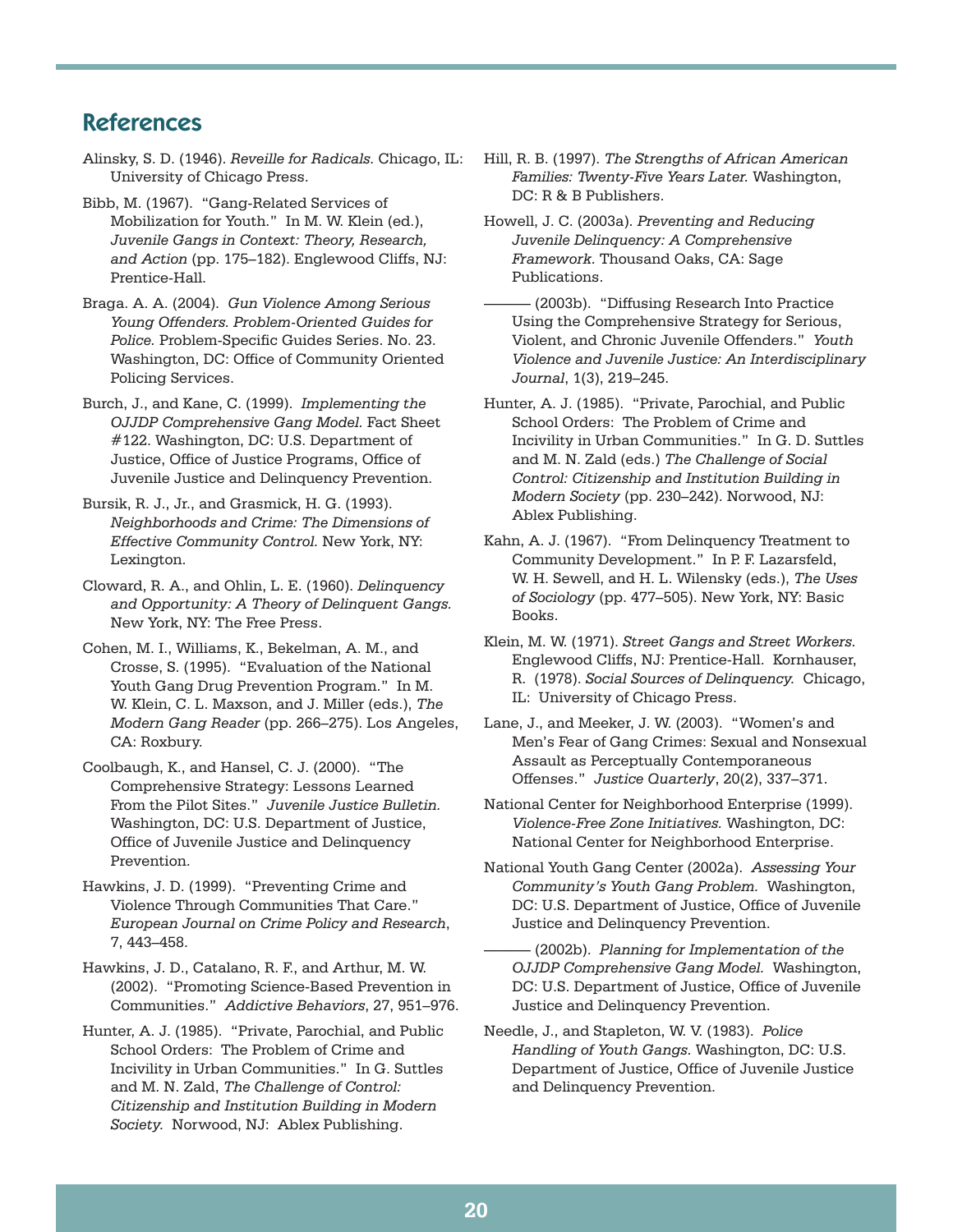Office of Juvenile Justice and Delinquency Prevention (2008). *Best Practices to Address Community Gang Problems: OJJDP's Comprehensive Gang Model.* Washington, DC: U.S. Department of Justice, Office of Justice Programs, Office of Juvenile Justice and Delinquency Prevention.

——— (1999). *Promising Strategies to Reduce Gun Violence.* Washington, DC: U.S. Department of Justice, Office of Justice Programs, Office of Juvenile Justice and Delinquency Prevention.

Roberts, A. R. (1989). *Juvenile Justice: Policies, Programs, and Services.* Chicago, IL: Dorsey Press.

Salazar, N. D., and Hatchell, B. S. (1990). *Rising Above Gangs and Drugs: How to Start a Community Reclamation Project.* Lomita, CA: Community Reclamation Project.

Sampson, R. J. (2002). "The Community." In J. Petersilia and J. Q. Wilson (eds.), *Crime: Public Policies for Crime Control* (pp. 225–252). Oakland, CA: Institute for Contemporary Studies Press.

Sampson, R. J., Raudenbush, S. W., and Earls, F. (1997). "Neighborhoods and Violent Crime: A Multilevel Study of Collective Efficacy." *Science*, 277, 918–924.

Schimke, D. (1999). "Where Others Fear to Tread." *Minneapolis/St. Paul City Pages*, 20(988). URL: www.citypages.com/databank/20/988/ article8167.asp.

Schlossman, S., and Sedlak, M. (1983). *The Chicago Area Project Revisited.* Santa Monica, CA: Rand.

Shaw, C. R., and McKay, H. D. (1942/1972). Juvenile Delinquency and Urban Areas. Chicago, IL: University of Chicago Press.

Spergel, I. A. (1964). *Racketville, Slumtown, Haulburg.* Chicago: University of Chicago Press.

——— (1969). *Community Problem Solving: The Delinquency Example.* Chicago, IL: University of Chicago Press.

——— (1991). *Youth Gangs: Problem and Response.* Washington, DC: U.S. Department of Justice, Office of Justice Programs, Office of Juvenile Justice and Delinquency Prevention.

——— (1992). *Community Mobilization: Technical Assistance Manual.* Chicago, IL: National Youth Gang Suppression and Intervention Program. School of Social Service Administration, University of Chicago. Distributed by: The Juvenile Justice Clearinghouse (http://www. ncjrs.org/txtfiles/d0015.txt).

——— (1995). *The Youth Gang Problem.* New York, NY: Oxford University Press.

——— (2007). *Reducing Gang Crime: The Little Village Project.* New York: Oxford University Press.

(2007). "Reducing Youth Gang Violence: The Little Village Gang Project in Chicago." Lanham, MD: AltaMira Press.

Spergel, I. A., Chance, R. L., Ehrensaft, K., Regulus, T., Kane, C., and Laseter, R. (1992). *Technical Assistance Manuals.* Washington, DC: National Juvenile Justice Clearinghouse.

Spergel, I. A., Chance, R. L., Ehrensaft, K., Regulus, T., Kane, C., Laseter, R., Alexander, A., and Oh, S. 1994. *Gang Suppression and Intervention: Community Models.* Washington, DC: U.S. Department of Justice, Office of Justice Programs, Office of Juvenile Justice and Delinquency Prevention.

Spergel, I. A., and Curry, G. D. (1990). "Strategies and Perceived Agency Effectiveness in Dealing With the Youth Gang Problem." In C. R. Huff, (ed.), *Gangs in America.* First Ed. Newbury Park, CA: Sage Publications, pp. 288–309.

——— (1993). "The National Youth Gang Survey: A Research and Development Process." In A. Goldstein and C. R. Huff (eds.), *Gang Intervention Handbook.* Champaign-Urbana: Research Press, pp. 359–400.

Spergel, I. A., Wa, K. M., and Sosa, R. V. (2007). "The Comprehensive Community-Wide Gang Program Model: Success and Failure." In Jim Short and Lorene Hughes (eds.), *Studying Youth Gangs.* Lanham, MD: AltaMira Press.

Swenson, C. C., Henggeler, S. W., Taylor, I. S., and Addison, O. W. (2005). *Multisystemic Therapy and Neighborhood Partnerships.* New York, NY: Guilford Press.

Takata, S. R., and Tyler, C. (1994). "A Community-University Based Approach to Gang Intervention: Racine's Innovation Model for Small Cities." *Journal of Gang Research*, 2, 25–38.

Takata, S. R., and Zevitz, R. G. (1987). "Youth Gangs in Racine: An Examination of Community Perceptions." *Wisconsin Sociologist*, 24, 131–141.

- (1990). Divergent Perceptions of Group Delinquency in a Midwestern Community: Racine's Gang Problem. *Youth and Society*, 21, 282–305.